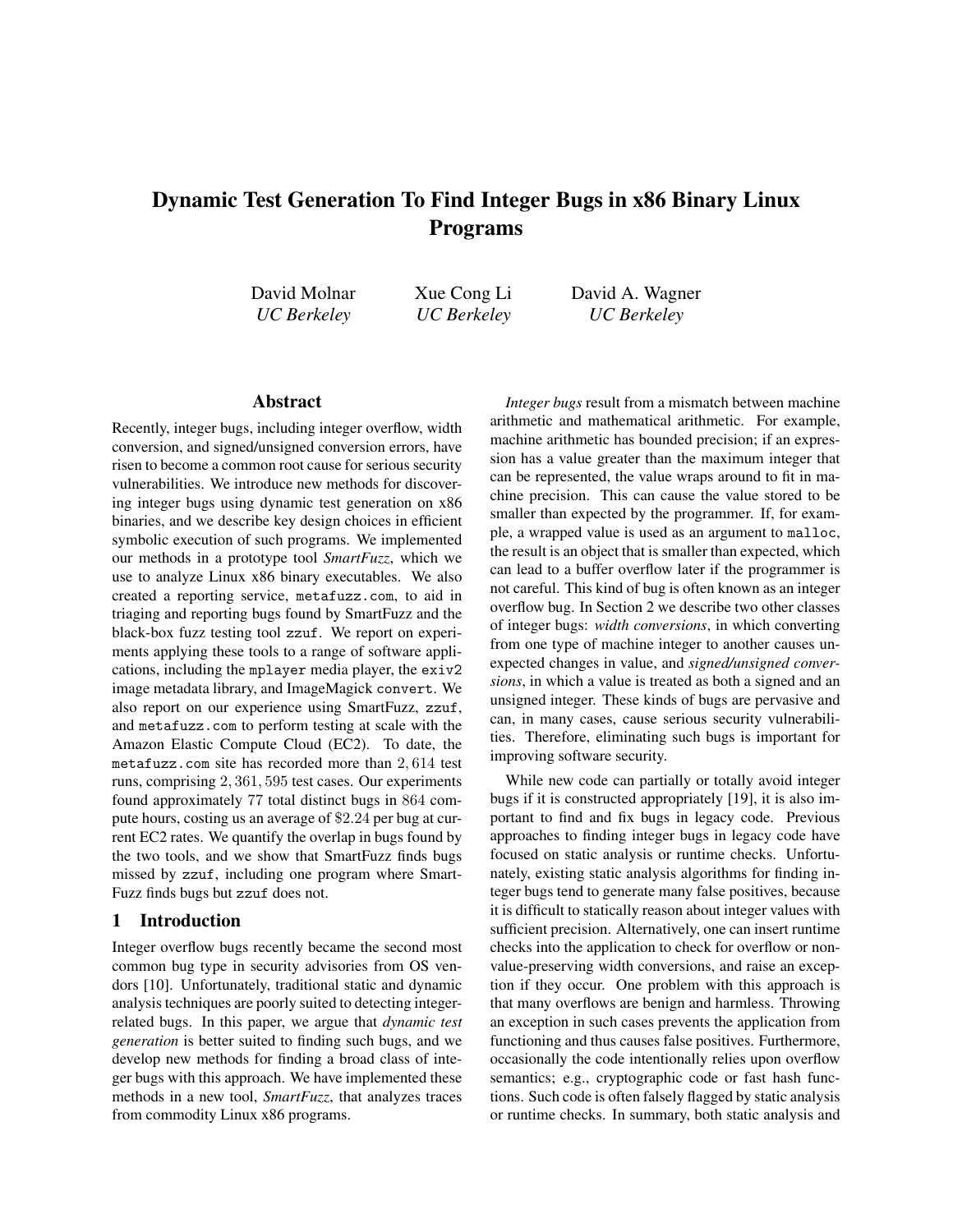runtime checking tend to suffer from either many false positives or many missed bugs.

In contrast, *dynamic test generation* is a promising approach for avoiding these shortcomings. Dynamic test generation, a technique introduced by Godefroid et al. and Engler et al. [13, 7], uses *symbolic execution* to generate new test cases that expose specifically targeted behaviors of the program. Symbolic execution works by collecting a set of constraints, called the *path condition*, that model the values computed by the program along a single path through the code. To determine whether there is any input that could cause the program to follow that path of execution and also violate a particular assertion, we can add to the path condition a constraint representing that the assertion is violated and feed the resulting set of constraints to a solver. If the solver finds any solution to the resulting constraints, we can synthesize a new test case that will trigger an assertion violation. In this way, symbolic execution can be used to discover test cases that cause the program to behave in a specific way.

Our main approach is to use symbolic execution to construct test cases that trigger arithmetic overflows, non-value-preserving width conversions, or dangerous signed/unsigned conversions. Then, we run the program on these test cases and use standard tools that check for buggy behavior to recognize bugs. We only report test cases that are verified to trigger incorrect behavior by the program. As a result, we have confidence that all test cases we report are real bugs and not false positives.

Others have previously reported on using dynamic test generation to find some kinds of security bugs [8, 15]. The contribution of this paper is to show how to extend those techniques to find integer-related bugs. We show that this approach is effective at finding many bugs, without the false positives endemic to prior work on static analysis and runtime checking.

The ability to eliminate false positives is important, because false positives are time-consuming to deal with. In slogan form: false positives in static analysis waste the programmer's time; false positives in runtime checking waste the end user's time; while false positives in dynamic test generation waste the tool's time. Because an hour of CPU time is much cheaper than an hour of a human's time, dynamic test generation is an attractive way to find and fix integer bugs.

We have implemented our approach to finding integer bugs in *SmartFuzz*, a tool for performing symbolic execution and dynamic test generation on Linux x86 applications. SmartFuzz works with binary executables directly, and does not require or use access to source code. Working with binaries has several advantages, most notably that we can generate tests directly from shipping binaries. In particular, we do not need to modify the build process for a program under test, which has been a pain point for static analysis tools [9]. Also, this allows us to perform whole-program analysis: we can find bugs that arise due to interactions between the application and libraries it uses, even if we don't have source code for those libraries. Of course, working with binary traces introduces special challenges, most notably the sheer size of the traces and the lack of type information that would be present in the source code. We discuss the challenges and design choices in Section 4.

In Section 5 we describe the techniques we use to generate test cases for integer bugs in dynamic test generation. We discovered that these techniques find many bugs, too many to track manually. To help us prioritize and manage these bug reports and streamline the process of reporting them to developers, we built *Metafuzz*, a web service for tracking test cases and bugs (Section 6). Metafuzz helps minimize the amount of human time required to find high-quality bugs and report them to developers, which is important because human time is the most expensive resource in a testing framework. Finally, Section 7 presents an empirical evaluation of our techniques and discusses our experience with these tools.

The contributions of this paper are the following:

- We design novel algorithms for finding signed/unsigned conversion vulnerabilities using symbolic execution. In particular, we develop a novel type inference approach that allows us to detect which values in an x86 binary trace are used as signed integers, unsigned integers, or both. We discuss challenges in scaling such an analysis to commodity Linux media playing software and our approach to these challenges.
- We extend the range of integer bugs that can be found with symbolic execution, including integer overflows, integer underflows, width conversions, and signed/unsigned conversions. No prior symbolic execution tool has included the ability to detect all of these kinds of integer vulnerabilities.
- We implement these methods in *SmartFuzz*, a tool for symbolic execution and dynamic test generation of x86 binaries on Linux. We describe key challenges in symbolic execution of commodity Linux software, and we explain design choices in Smart-Fuzz motivated by these challenges.
- We report on the bug finding performance of Smart-Fuzz and compare SmartFuzz to the zzuf black box fuzz testing tool. The zzuf tool is a simple, yet effective, *fuzz testing* program which randomly mutates a given seed file to find new test inputs, without any knowledge or feedback from the target program. We have tested a broad range of commodity Linux software, including the media players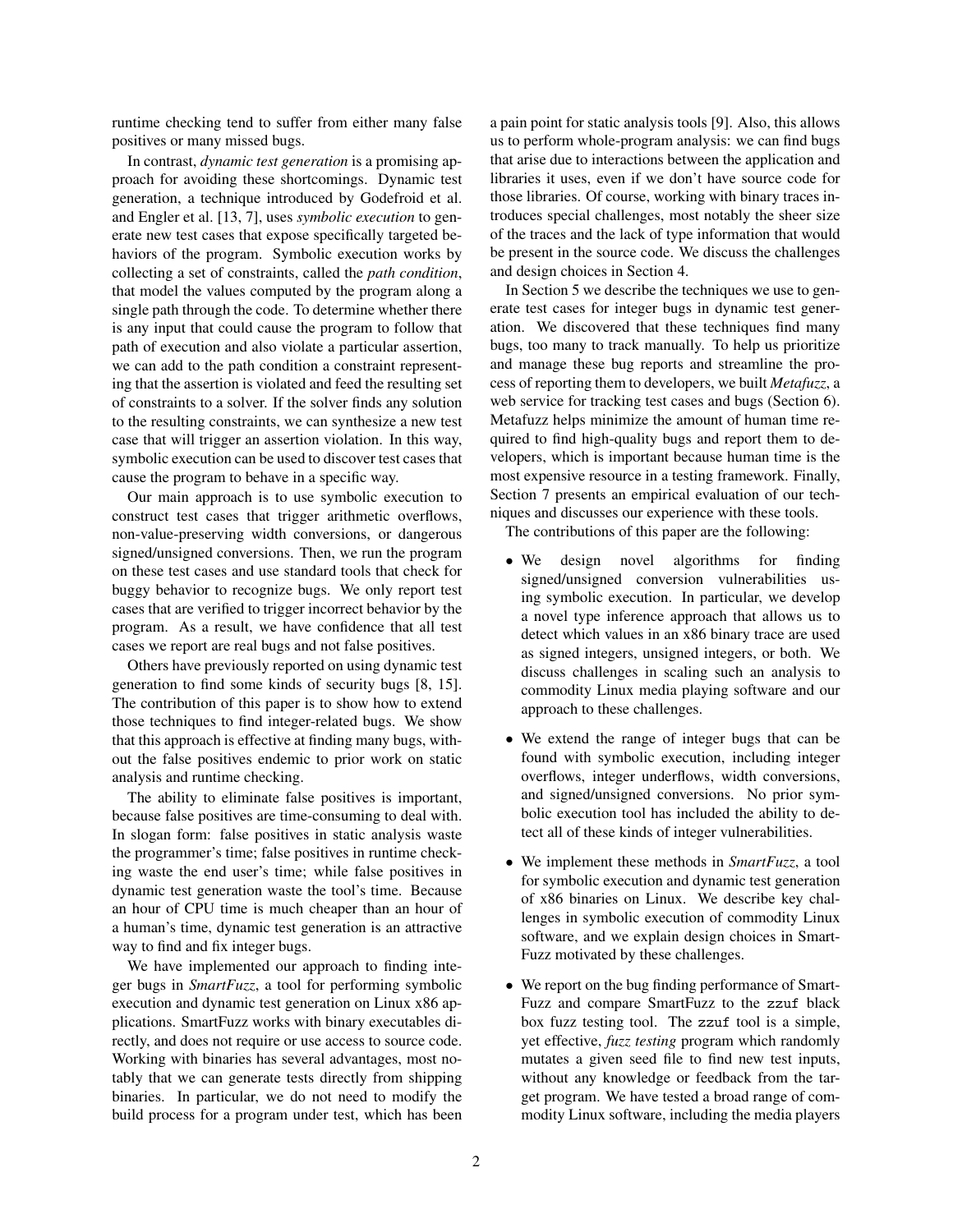mplayer and ffmpeg, the ImageMagick convert tool, and the exiv2 TIFF metadata parsing library. This software comprises over one million lines of source code, and our test cases result in symbolic execution of traces that are millions of x86 instructions in length.

• We identify challenges with reporting bugs at scale, and introduce several techniques for addressing these challenges. For example, we present evidence that a simple stack hash is not sufficient for grouping test cases to avoid duplicate bug reports, and then we develop a *fuzzy stack hash* to solve these problems. Our experiments find approximately 77 total distinct bugs in 864 compute hours, giving us an average cost of \$2.24 per bug at current Amazon EC2 rates. We quantify the overlap in bugs found by the two tools, and we show that SmartFuzz finds bugs missed by zzuf, including one program where SmartFuzz finds bugs but zzuf does not.

Between June 2008 and November 2008, Metafuzz has processed over 2,614 test runs from both SmartFuzz and the zzuf black box fuzz testing tool [16], comprising 2,361,595 test cases. To our knowledge, this is the largest number of test runs and test cases yet reported for dynamic test generation techniques. We have released our code under the GPL version 2 and BSD licenses<sup>1</sup>. Our vision is a service that makes it easy and inexpensive for software projects to find integer bugs and other serious security relevant code defects using dynamic test generation techniques. Our work shows that such a service is possible for a large class of commodity Linux programs.

#### 2 Integer Bugs

We now describe the three main classes of integer bugs we want to find: integer overflow/underflow, width conversions, and signed/unsigned conversion errors [2]. All three classes of bugs occur due to the mismatch between machine arithmetic and arithmetic over unbounded integers.

Overflow/Underflow. Integer overflow (and underflow) bugs occur when an arithmetic expression results in a value that is larger (or smaller) than can be represented by the machine type. The usual behavior in this case is to silently "wrap around," e.g. for a 32-bit type, reduce the value modulo  $2^{32}$ . Consider the function badalloc in Figure 1. If the multiplication  $sz * n$  overflows, the allocated buffer may be smaller than expected, which can lead to a buffer overflow later.

Width Conversions. Converting a value of one integral type to a wider (or narrower) integral type which has a

```
char *badalloc(int sz, int n) {
 return (char *) malloc(sz * n);
}
void badcpy(Int16 n, char *p, char *q) {
  UInt32 m = n;
 memcpy(p, q, m);
}
void badcpy2(int n, char *p, char *q) {
  if (n > 800)
     return;
 memcpy(p, q, n);
}
```
Figure 1: Examples of three types of integer bugs.

different range of values can introduce *width conversion* bugs. For instance, consider badcpy in Figure 1. If the first parameter is negative, the conversion from Int16 to UInt32 will trigger sign-extension, causing m to be very large and likely leading to a buffer overflow. Because memcpy's third argument is declared to have type size\_t (which is an unsigned integer type), even if we passed n directly to memcpy the implicit conversion would still make this buggy. Width conversion bugs can also arise when converting a wider type to a narrower type.

Signed/Unsigned Conversion. Lastly, converting a signed integer type to an unsigned integer type of the same width (or vice versa) can introduce bugs, because this conversion can change a negative number to a large positive number (or vice versa). For example, consider badcpy2 in Figure 1. If the first parameter n is a negative integer, it will pass the bounds check, then be promoted to a large unsigned integer when passed to memcpy. memcpy will copy a large number of bytes, likely leading to a buffer overflow.

#### 3 Related Work

An earlier version of SmartFuzz and the Metafuzz web site infrastructure described in this paper were used for previous work that compares dynamic test generation with black-box fuzz testing by different authors [1]. That previous work does not describe the SmartFuzz tool, its design choices, or the Metafuzz infrastructure in detail. Furthermore, this paper works from new data on the effectiveness of SmartFuzz, except for an anecdote in our "preliminary experiences" section. We are not aware of other work that directly compares dynamic test generation with black-box fuzz testing on a scale similar to ours.

The most closely related work on integer bugs is Godefroid et al. [15], who describe dynamic test generation with bug-seeking queries for integer overflow, underflow, and some narrowing conversion errors in the context of the SAGE tool. Our work looks at a wider

<sup>1</sup>http://www.sf.net/projects/catchconv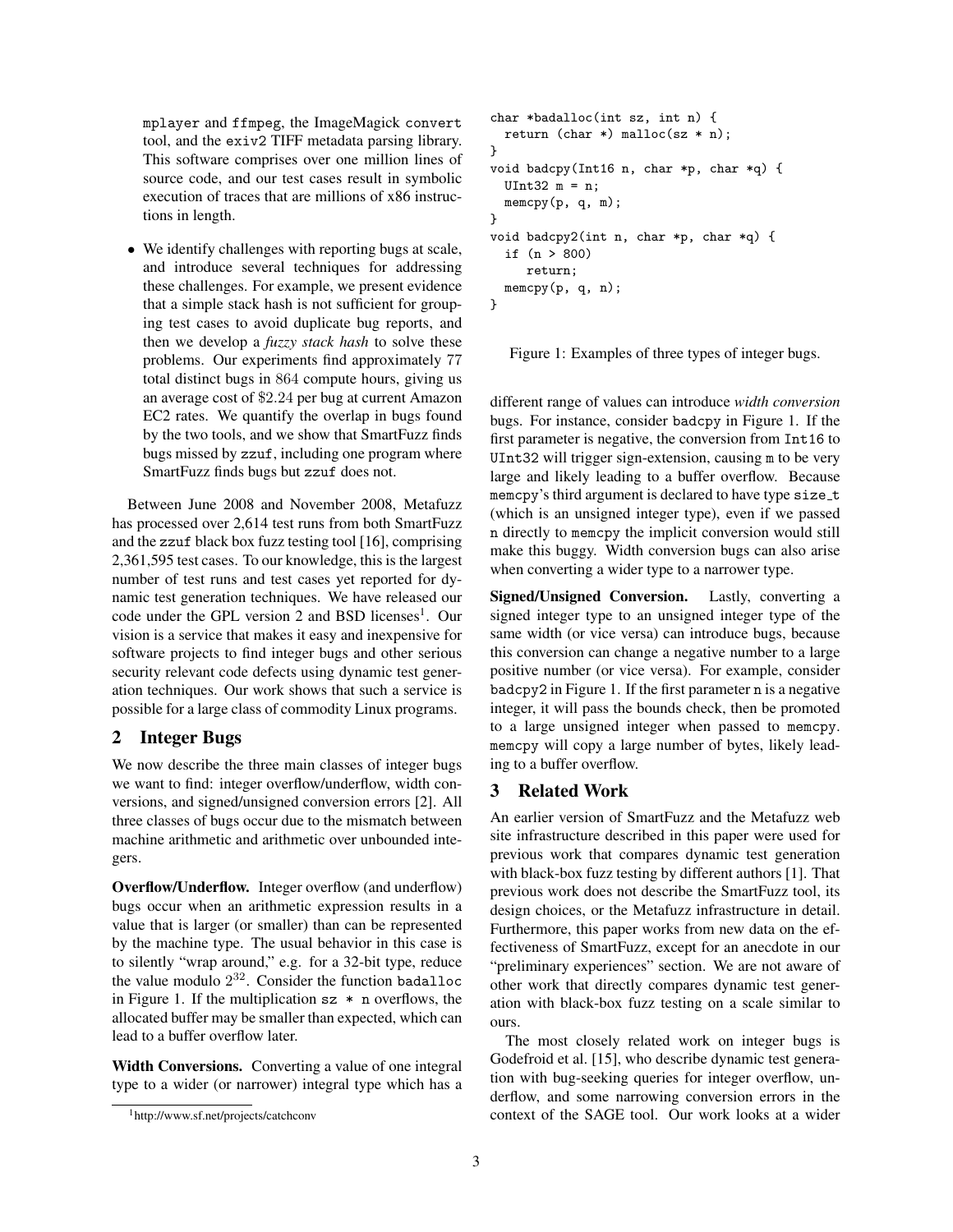range of narrowing conversion errors, and we consider signed/unsigned conversion while their work does not. The EXE and KLEE tools also use integer overflow to prioritize different test cases in dynamic test generation, but they do not break out results on the number of bugs found due to this heuristic [8, 6]. The KLEE system also focuses on scaling dynamic test generation, but in a different way. While we focus on a few "large" programs in our results, KLEE focuses on high code coverage for over 450 smaller programs, as measured by trace size and source lines of code. These previous works also do not address the problem of type inference for integer types in binary traces.

IntScope is a static binary analysis tool for finding integer overflow bugs [28]. IntScope translates binaries to an intermediate representation, then it checks lazily for potentially harmful integer overflows by using symbolic execution for data that flows into "taint sinks" defined by the tool, such as memory allocation functions. Smart-Fuzz, in contrast, *eagerly* attempts to generate new test cases that cause an integer bug at the point in the program where such behavior could occur. This difference is due in part to the fact that IntScope reports errors to a programmer directly, while SmartFuzz filters test cases using a tool such as memcheck. As we argued in the Introduction, such a filter allows us to employ aggressive heuristics that may generate many test cases. Furthermore, while IntScope renders signed and unsigned comparisons in their intermediate representation by using hints from the x86 instruction set, they do not explicitly discuss how to use this information to perform type inference for signed and unsigned types, nor do they address the issue of scaling such inference to traces with millions of instructions. Finally, IntScope focuses only on integer overflow errors, while SmartFuzz covers underflow, narrowing conversion, and signed/unsigned conversion bugs in addition.

The dynamic test generation approach we use was introduced by Godefroid et al. [13] and independently by Cadar and Engler [7]. The SAGE system by Godefroid et al. works, as we do, on x86 binary programs and uses a generational search, but SAGE makes several different design choices we explain in Section 4. Lanzi et al. propose a design for dynamic test generation of x86 binaries that uses static analysis of loops to assist the solver, but their implementation is preliminary [17]. KLEE, in contrast, works with the intermediate representation generated by the Low-Level Virtual Machine target for gcc [6]. Larson and Austin applied symbolic range analysis to traces of programs to look for potential buffer overflow attacks, although they did not attempt to synthesize crashing inputs [18]. The BitBlaze [5] infrastructure of Song et al. also performs symbolic execution of x86 binaries, but their focus is on malware and signature generation, not on test generation.

Other approaches to integer bugs include static analysis and runtime detection. The Microsoft Prefast tool uses static analysis to warn about intraprocedural integer overflows [21]. Both Microsoft Visual C++ and gcc can add runtime checks to catch integer overflows in arguments to malloc and terminate a program. Brumley et al. provide rules for such runtime checks and show they can be implemented with low overhead on the x86 architecture by using jumps conditioned on the overflow bit in EFLAGS [4]. Both of these approaches fail to catch signed/unsigned conversion errors. Furthermore, both static analysis and runtime checking for overflow will flag code that is correct but relies on overflow semantics, while our approach only reports test cases in case of a crash or a Valgrind error report.

Blexim gives an introduction to integer bugs [3]. Fuzz testing has received a great deal of attention since its original introduction by Miller et al [22]. Notable public demonstrations of fuzzing's ability to find bugs include the Month of Browser Bugs and Month of Kernel Bugs [23, 20]. DeMott surveys recent work on fuzz testing, including the autodafe fuzzer, which uses libgdb to instrument functions of interest and adjust fuzz testing based on those functions' arguments [11, 27].

Our Metafuzz infrastructure also addresses issues not treated in previous work on test generation. First, we make *bug bucketing* a first-class problem and we introduce a *fuzzy stack hash* in response to developer feedback on bugs reported by Metafuzz. The SAGE paper reports bugs by stack hash, and KLEE reports on using the line of code as a bug bucketing heuristic, but we are not aware of other work that uses a fuzzy stack hash. Second, we report techniques for reducing the amount of human time required to process test cases generated by fuzzing and improve the quality of our error reports to developers; we are not aware of previous work on this topic. Such techniques are vitally important because human time is the most expensive part of a test infrastructure. Finally, Metafuzz uses on-demand computing with the Amazon Elastic Compute Cloud, and we explicitly quantify the cost of each bug found, which was not done in previous work.

#### 4 Dynamic Test Generation

We describe the architecture of *SmartFuzz*, a tool for dynamic test generation of x86 binary programs on Linux. Dynamic test generation on x86 binaries—without access to source code—raises special challenges. We discuss these challenges and motivate our fundamental design choices.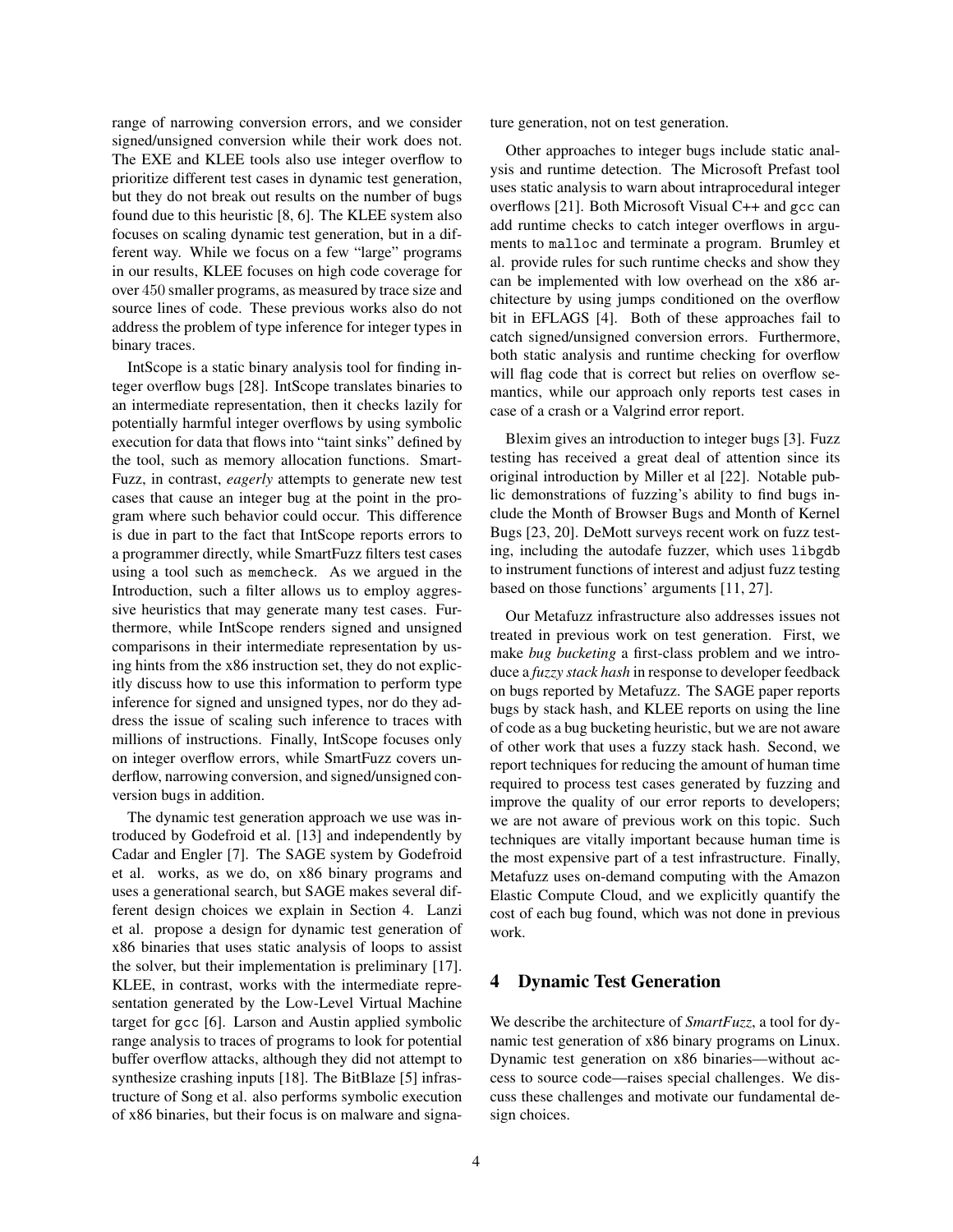

Figure 2: Dynamic test generation includes four stages: symbolic execution, solving to obtain new test cases, then triage to determine whether to report a bug or score the test case for addition to the pool of unexplored test cases.

#### 4.1 Architecture

The SmartFuzz architecture is as follows: First, we add one or more test cases to a pool. Each test case in the pool receives a score given by the number of new basic blocks seen when running the target program on the test case. By "new" we mean that the basic block has not been observed while scoring any previous test case; we identify basic blocks by the instruction pointer of their entry point.

In each iteration of test generation, we choose a highscoring test case, execute the program on that input, and use symbolic execution to generate a set of constraints that record how each intermediate value computed by the program relates to the inputs in the test case. SmartFuzz implements the symbolic execution and scoring components using the Valgrind binary analysis framework, and we use STP [12] to solve constraints.

For each symbolic branch, SmartFuzz adds a constraint that tries to force the program down a different path. We then query the constraint solver to see whether there exists any solution to the resulting set of constraints; if there is, the solution describes a new test case. We refer to these as *coverage queries* to the constraint solver.

SmartFuzz also injects constraints that are satisfied if a condition causing an error or potential error is satisfied (e.g., to force an arithmetic calculation to overflow). We then query the constraint solver; a solution describes a test case likely to cause an error. We refer to these as *bug-seeking queries* to the constraint solver. Bugseeking queries come in different *types*, depending on the specific error they seek to exhibit in the program.

Both coverage and bug-seeking queries are explored in a *generational search* similar to the SAGE tool [14]. Each query from a symbolic trace is solved in turn, and new test cases created from successfully solved queries. A single symbolic execution therefore leads to many coverage and bug-seeking queries to the constraint solver, which may result in many new test cases.

We *triage* each new test case as it is generated, i.e. we

determine if it exhibits a bug. If so, we report the bug; otherwise, we add the test case to the pool for scoring and possible symbolic execution. For triage, we use Valgrind memcheck on the target program with each test case, which is a tool that observes concrete execution looking for common programming errors [26]. We record any test case that causes the program to crash or triggers a memcheck warning.

We chose memcheck because it checks a variety of properties, including reads and writes to invalid memory locations, memory leaks, and use of uninitialized values. Re-implementing these analyses as part of the SmartFuzz symbolic execution tool would be wasteful and error-prone, as the memcheck tool has had the benefit of multiple years of use in large-scale projects such as Firefox and OpenOffice. The memcheck tool is known as a tool with a low false positive rate, as well, making it more likely that developers will pay attention to bugs reported by memcheck. Given a memcheck error report, developers do not even need to know that associated test case was created by SmartFuzz.

We do not attempt to classify the bugs we find as exploitable or not exploitable, because doing so by hand for the volume of test cases we generate is impractical. Many of the bugs found by memcheck are memory safety errors, which often lead to security vulnerabilities. Writes to invalid memory locations, in particular, are a red flag. Finally, to report bugs we use the Metafuzz framework described in Section 6.

#### 4.2 Design Choices

Intermediate Representation. The sheer size and complexity of the x86 instruction set poses a challenge for analyzing x86 binaries. We decided to translate the underlying x86 code on-the-fly to an intermediate representation, then map the intermediate representation to symbolic formulas. Specifically, we used the Valgrind binary instrumentation tool to translate x86 instructions into VEX, the Valgrind intermediate representation [24]. The BitBlaze system works similarly, but with a different intermediate representation [5]. Details are available in an extended version of this paper<sup>2</sup>.

Using an intermediate representation offers several advantages. First, it allows for a degree of platform independence: though we support only x86 in our current tool, the VEX library also supports the AMD64 and PowerPC instruction sets, with ARM support under active development. Adding support for these additional architectures requires only adding support for a small number of additional VEX instructions, not an entirely new instruction set from scratch. Second, the VEX library generates IR that satisfies the single static assignment property and

 $^{2}$ http://www.cs.berkeley.edu/~dmolnar/ usenix09-full.pdf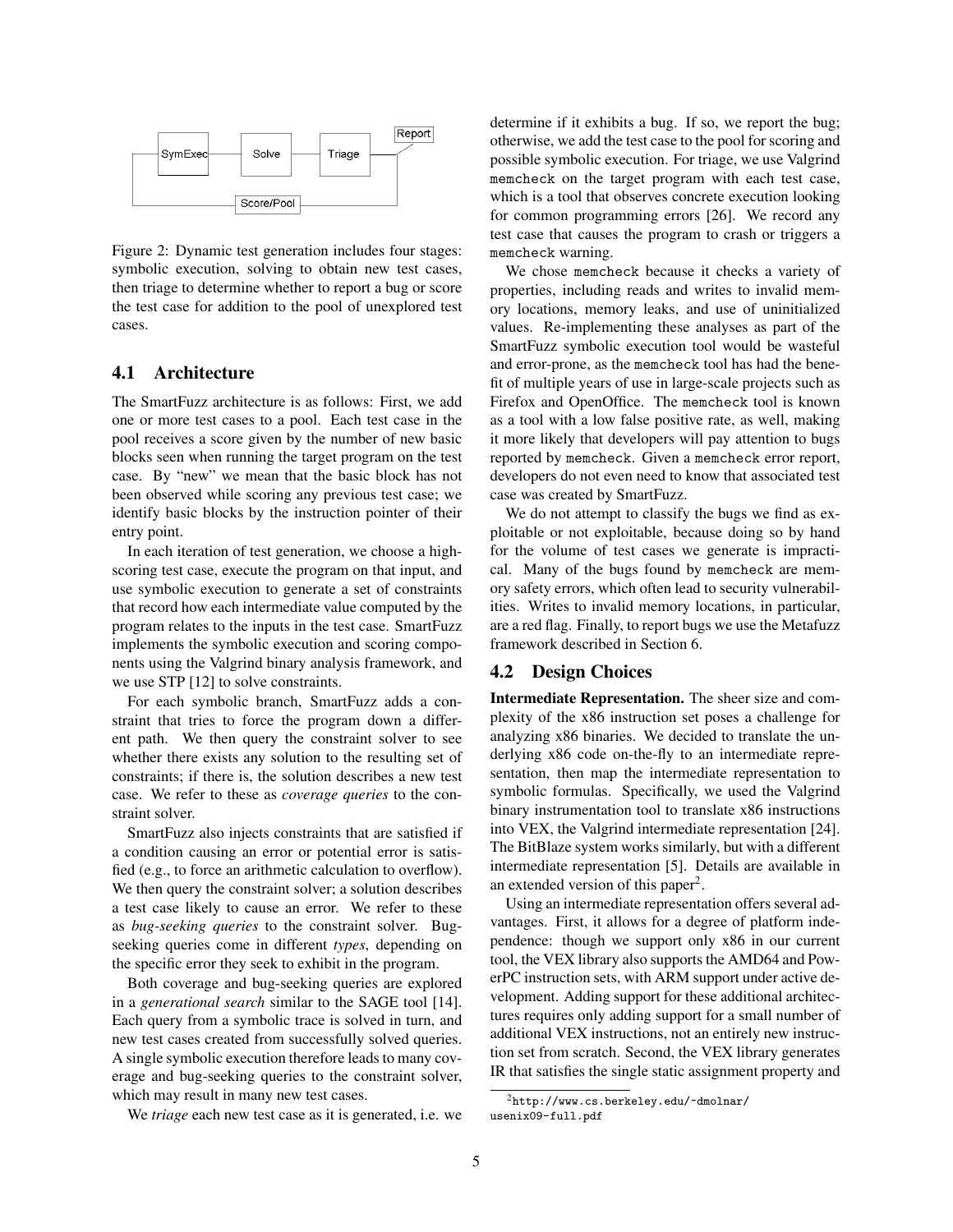performs other optimizations, which makes the translation from IR to formulas more straightforward. Third, and most importantly, this choice allowed us to outsource the pain of dealing with the minutae of the x86 instruction set to the VEX library, which has had years of production use as part of the Valgrind memory checking tool. For instance, we don't need to explicitly model the EFLAGS register, as the VEX library translates it to boolean operations. The main shortcoming with the VEX IR is that a single x86 instruction may expand to five or more IR instructions, which results in long traces and correspondingly longer symbolic formulas.

Online Constraint Generation. SmartFuzz uses *online* constraint generation, in which constraints are generated while the program is running. In contrast, SAGE (another tool for dynamic test generation) uses *offline* constraint generation, where the program is first traced and then the trace is replayed to generate constraints [14]. Offline constraint generation has several advantages: it is not sensitive to concurrency or nondeterminism in system calls; tracing has lower runtime overhead than constraint generation, so can be applied to running systems in a realistic environment; and, this separation of concerns makes the system easier to develop and debug, not least because trace replay and constraint generation is reproducible and deterministic. In short, offline constraint generation has important software engineering advantages.

SmartFuzz uses online constraint generation primarily because, when the SmartFuzz project began, we were not aware of an available offline trace-and-replay framework with an intermediate representation comparable to VEX. Today, O'Callahan's chronicle-recorder could provide a starting point for a VEX-based offline constraint generation tool [25].

Memory Model. Other symbolic execution tools such as EXE and KLEE model memory as a set of symbolic arrays, with one array for each allocated memory object. We do not. Instead, for each load or store instruction, we first concretize the memory address before accessing the symbolic heap. In particular, we keep a map  $M$ from concrete memory addresses to symbolic values. If the program reads from concrete address a, we retrieve a symbolic value from  $M(a)$ . Even if we have recorded a symbolic expression  $a$  associated with this address, the symbolic address is ignored. Note that the value of a is known at constraint generation time and hence becomes (as far as the solver is concerned) a constant. Store instructions are handled similarly.

While this approach sacrifices precision, it scales better to large traces. We note that the SAGE tool adopts a similar memory model. In particular, concretizing addresses generates symbolic formulas that the constraint solver can solve much more efficiently, because the solver does not need to reason about aliasing of pointers.

Only Tainted Data is Symbolic. We track the taint status of every byte in memory. As an optimization, we do not store symbolic information for untainted memory locations, because by definition untainted data is not dependent upon the untrusted inputs that we are trying to vary. We have found that only a tiny fraction of the data processed along a single execution path is tainted. Consequently, this optimization greatly reduces the size of our constraint systems and reduces the memory overhead of symbolic execution.

Focus on Fuzzing Files. We decided to focus on singlethreaded programs, such as media players, that read a file containing untrusted data. Thus, a test case is simply the contents of this file, and SmartFuzz can focus on generating candidate files. This simplifies the symbolic execution and test case generation infrastructure, because there are a limited number of system calls that read from this file, and we do not need to account for concurrent interactions between threads in the same program. We know of no fundamental barriers, however, to extending our approach to multi-threaded and network-facing programs.

Our implementation associates a symbolic input variable with each byte of the input file. As a result, Smart-Fuzz cannot generate test cases with more bytes than are present in the initial seed file.

Multiple Cooperating Analyses. Our tool is implemented as a series of independent cooperating analyses in the Valgrind instrumentation framework. Each analysis adds its own instrumentation to a basic block during translation and exports an interface to the other analyses. For example, the instrumentation for tracking taint flow, which determines the IR instructions to treat as symbolic, exports an interface that allows querying whether a specific memory location or temporary variable is symbolic. A second analysis then uses this interface to determine whether or not to output STP constraints for a given IR instruction.

The main advantage of this approach is that it makes it easy to add new features by adding a new analysis, then modifying our core constraint generation instrumentation. Also, this decomposition enabled us to extract our taint-tracking code and use it in a different project with minimal modifications, and we were able to implement the binary type inference analysis described in Section 5, replacing a different earlier version, without changing our other analyses.

Optimize in Postprocessing. Another design choice was to output constraints that are as "close" as possible to the intermediate representation, performing only limited optimizations on the fly. For example, we implement the "related constraint elimination," as introduced by tools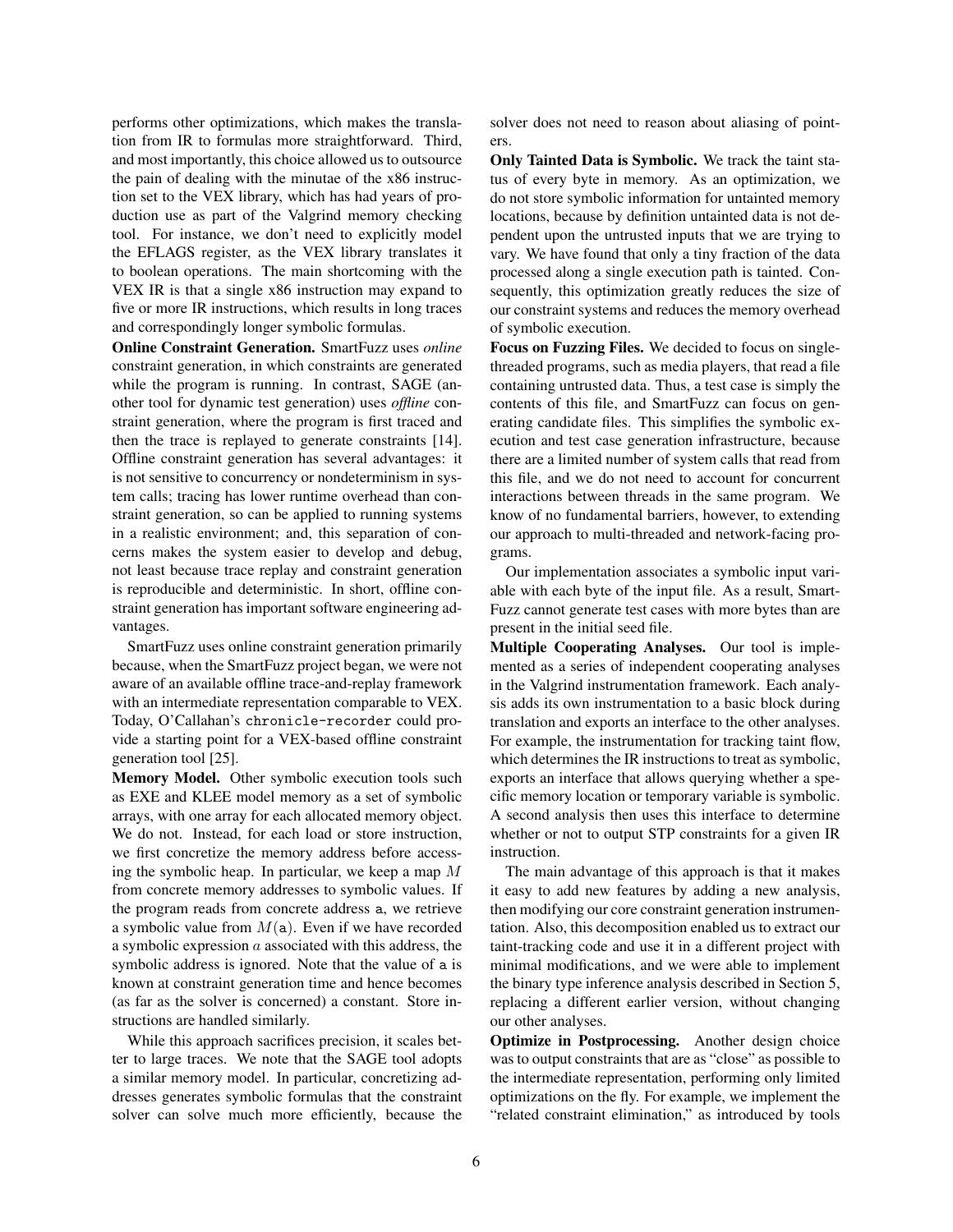such as EXE and SAGE [8, 14], as a post-processing step on constraints created by our tool. We then leave it up to the solver to perform common subexpression elimination, constant propagation, and other optimizations. The main benefit of this choice is that it simplifies our constraint generation. One drawback of this choice is that current solvers, including STP, are not yet capable of "remembering" optimizations from one query to the next, leading to redundant work on the part of the solver. The main drawback of this choice, however, is that while after optimization each individual query is small, the total symbolic trace containing all queries for a program can be several gigabytes. When running our tool on a 32-bit host machine, this can cause problems with maximum file size for a single file or maximum memory size in a single process.

#### 5 Techniques for Finding Integer Bugs

We now describe the techniques we use for finding integer bugs.

Overflow/Underflow. For each arithmetic expression that could potentially overflow or underflow, we emit a constraint that is satisfied if the overflow or underflow occurs. If our solver can satisfy these constraints, the resulting input values will likely cause an underflow or overflow, potentially leading to unexpected behavior.

Width Conversions. For each conversion between integer types, we check whether it is possible for the source value to be outside the range of the target value by adding a constraint that's satisfied when this is the case and then applying the constraint solver. For conversions that may sign-extend, we use the constraint solver to search for a test case where the high bit of the source value is nonzero.

Signed/Unsigned Conversions. Our basic approach is to try to reconstruct, from the x86 instructions executed, signed/unsigned type information about all integral values. This information is present in the source code but not in the binary, so we describe an algorithm to infer this information automatically.

Consider four types for integer values: "Top," "Signed," "Unsigned," or "Bottom." Here, "Top" means the value has not been observed in the context of a signed or unsigned integer; "Signed" means that the value has been used as a signed integer; "Unsigned" means the value has been used as an unsigned integer; and "Bottom" means that the value has been used inconsistently as both a signed and unsigned integer. These types form a four-point lattice. Our goal is to find symbolic program values that have type "Bottom." These values are candidates for signed/unsigned conversion errors. We then attempt to synthesize an input that forces these values to be negative.

We associate every instance of every temporary vari-

```
int main(int argc, char** argv) {
  char * p = malloc(800);
  char * q = \text{malloc}(800);
  int n;
  n = \text{atol}(\arg v[1]);if (n > 800)
      return;
  memcpy(p, q, n);
  return 0;
}
```
Figure 3: A simple test case for dynamic type inference and query generation. The signed comparison n > 800 and unsigned size\_t argument to memcpy assign the type "Bottom" to the value associated with n. When we solve for an input that makes n negative, we obtain a test case that reveals the error.

able in the Valgrind intermediate representation with a type. Every variable in the program starts with type Top. During execution we add *type constraints* to the type of each value. For x86 binaries, the sources of type constraints are signed and unsigned comparison operators: e.g., a signed comparison between two values causes both values to receive the "Signed" type constraint. We also add unsigned type constraints to values used as the length argument of memcpy function, which we can detect because we know the calling convention for x86 and we have debugging symbols for glibc. While the x86 instruction set has additional operations, such as IMUL that reveal type information about their operands, we do not consider these; this means only that we may incorrectly under-constrain the types of some values.

Any value that has received both a signed and unsigned type constraint receives the type Bottom. After adding a type constraint, we check to see if the type of a value has moved to Bottom. If so, we attempt to solve for an input which makes the value negative. We do this because negative values behave differently in signed and unsigned comparisons, and so they are likely to exhibit an error if one exists. All of this information is present in the trace without requiring access to the original program source code.

We discovered, however, that gcc 4.1.2 inlines some calls to memcpy by transforming them to rep movsb instructions, even when the -O flag is not present. Furthermore, the Valgrind IR generated for the rep movsb instruction compares a decrementing counter variable to zero, instead of counting up and executing an unsigned comparison to the loop bound. As a result, on gcc 4.1.2 a call to memcpy does not cause its length argument to be marked as unsigned. To deal with this problem, we implemented a simple heuristic to detect the IR generated for rep movsb and emit the appropriate con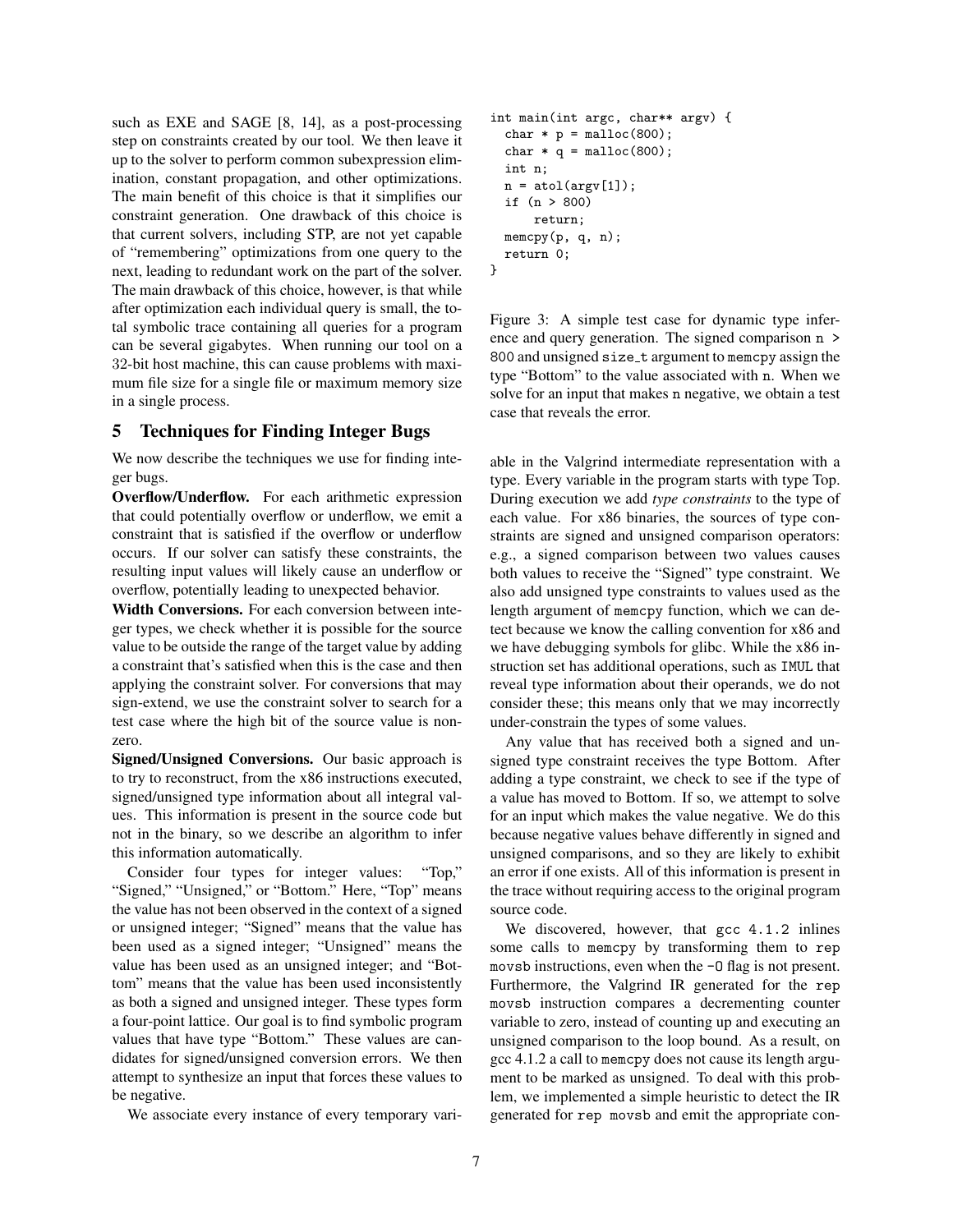straint. We verified that this heuristic works on a small test case similar to Figure 3, generating a test input that caused a segmentation fault.

A key problem is storing all of the information required to carry out type inference without exhausting available memory. Because a trace may have several million instructions, memory usage is key to scaling type inference to long traces. Furthermore, our algorithm requires us to keep track of the types of all values in the program, unlike constraint generation, which need concern itself only with tainted values. An earlier version of our analysis created a special "type variable" for each value, then maintained a map from IR locations to type variables. Each type variable then mapped to a type. We found that in addition to being hard to maintain, this analysis often led to a number of live type variables that scaled linearly with the number of executed IR instructions. The result was that our analysis ran out of memory when attempting to play media files in the mplayer media player.

To solve this problem, we developed a garbagecollected data structure for tracking type information. To reduce memory consumption, we use a union-find data structure to partition integer values into equivalence classes where all values in an equivalence class are required to have the same type. We maintain one type for each union-find equivalence class; in our implementation type information is associated with the representative node for that equivalence class. Assignments force the source and target values to have the same types, which is implemented by merging their equivalence classes. Updating the type for a value can be done by updating its representative node's type, with no need to explicitly update the types of all other variables in the equivalence class.

It turns out that this data structure is acyclic, due to the fact that VEX IR is in SSA form. Therefore, we use reference counting to garbage collect these nodes. In addition, we benefit from an additional property of the VEX IR: all values are either stored in memory, in registers, or in a temporary variable, and the lifetime of each temporary variable is implicitly limited to that of a single basic block. Therefore, we maintain a list of temporaries that are live in the current basic block; when we leave the basic block, the type information associated with all of those live temporaries can be deallocated. Consequently, the amount of memory needed for type inference at any point is proportional to the number of tainted (symbolic) variables that are live at that point—which is a significant improvement over the naive approach to type inference. The full version of this paper contains a more detailed specification of these algorithms<sup>3</sup>.

#### 6 Triage and Reporting at Scale

Both SmartFuzz and zzuf can produce hundreds to thousands of test cases for a single test run. We designed and built a web service, *Metafuzz*, to manage the volume of tests. We describe some problems we found while building Metafuzz and techniques to overcoming these problems. Finally, we describe the user experience with Metafuzz and bug reporting.

#### 6.1 Problems and Techniques

The Metafuzz architecture is as follows: first, a Test Machine generates new test cases for a program and runs them locally. The Test Machine then determines which test cases exhibit bugs and sends these test cases to Metafuzz. The Metafuzz web site displays these test cases to the User, along with information about what kind of bug was found in which target program. The User can pick test cases of interest and download them for further investigation. We now describe some of the problems we faced when designing Metafuzz, and our techniques for handling them. Section 7 reports our experiences with using Metafuzz to manage test cases and report bugs.

Problem: Each test run generated many test cases, too many to examine by hand.

Technique: We used Valgrind's memcheck to automate the process of checking whether a particular test case causes the program to misbehave. Memcheck looks for memory leaks, use of uninitialized values, and memory safety errors such as writes to memory that was not allocated [26]. If memcheck reports an error, we save the test case. In addition, we looked for core dumps and nonzero program exit codes.

Problem: Even after filtering out the test cases that caused no errors, there were still many test cases that do cause errors.

Technique: The metafuzz.com front page is a HTML page listing all of the potential bug reports. showing all potential bug reports. Each test machine uploads information about test cases that trigger bugs to Metafuzz.

Problem: The machines used for testing had no longterm storage. Some of the test cases were too big to attach in e-mail or Bugzilla, making it difficult to share them with developers.

Technique: Test cases are uploaded directly to Metafuzz, providing each one with a stable URL. Each test case also includes the Valgrind output showing the Valgrind error, as well as the output of the program to stdout and stderr.

Problem: Some target projects change quickly. For example, we saw as many as four updates per day to the mplayer source code repository. Developers reject bug reports against "out of date" versions of the software.

Technique: We use the Amazon Elastic Compute Cloud (EC2) to automatically attempt to reproduce the bug

 $3$ http://www.cs.berkeley.edu/~dmolnar/ usenix09-full.pdf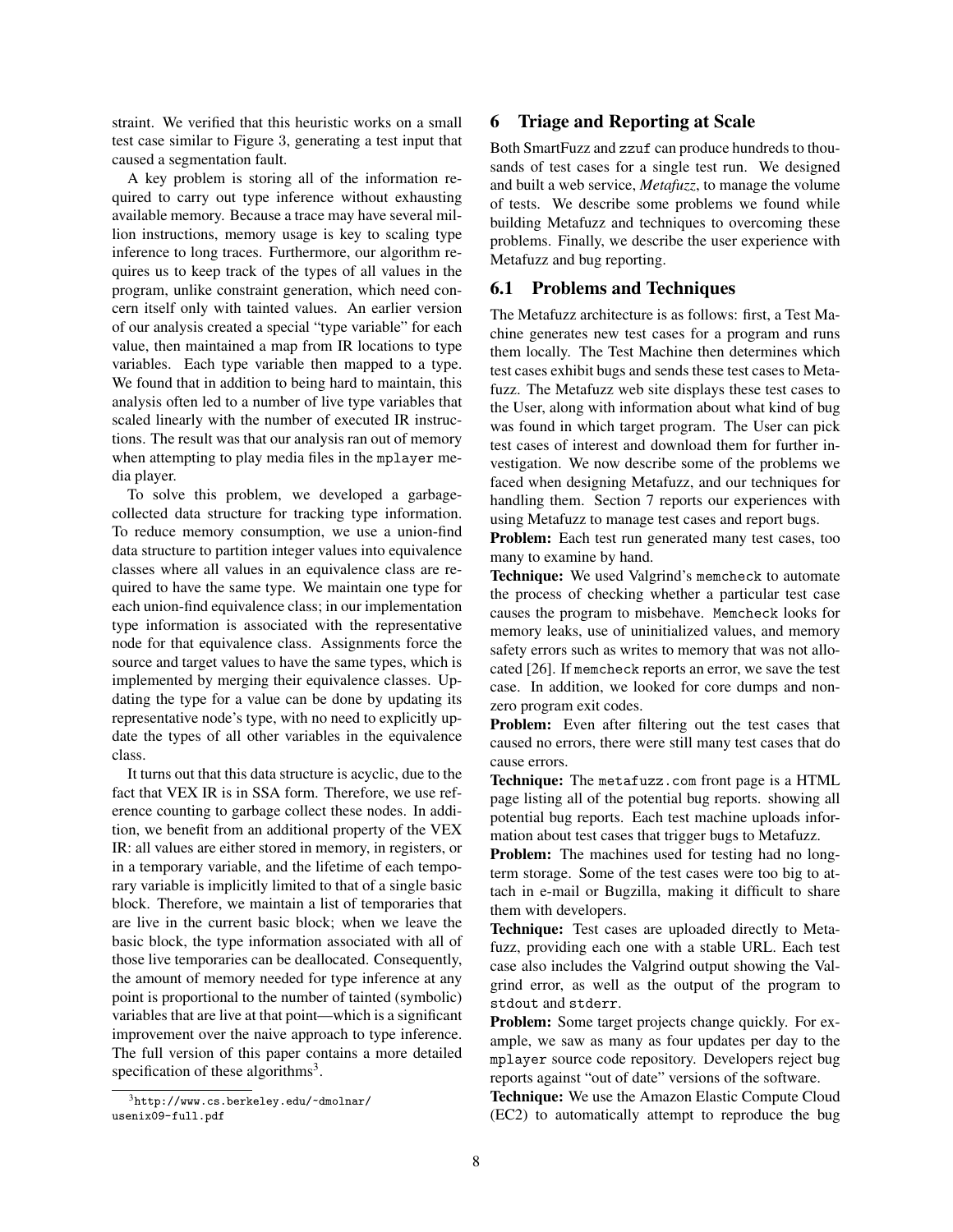against the latest version of the target software. A button on the Metafuzz site spawns an Amazon EC2 instance that checks out the most recent version of the target software, builds it, and then attempts to reproduce the bug.

Problem: Software projects have specific reporting requirements that are tedious to implement by hand. For example, mplayer developers ask for a stack backtrace, disassembly, and register dump at the point of a crash.

Technique: Metafuzz automatically generates bug reports in the proper format from the failing test case. We added a button to the Metafuzz web site so that we can review the resulting bug report and then send it to the target software's bug tracker with a single click.

**Problem:** The same bug often manifests itself as many failing test cases. Reporting the same bug to developers many times wastes developer time.

Technique: We use the call stack to identify multiple instances of the same bug. Valgrind memcheck reports the call stack at each error site, as a sequence of instruction pointers. If debugging information is present, it also reports the associated filename and line number information in the source code.

Initially, we computed a *stack hash* as a hash of the sequence of instruction pointers in the backtrace. This has the benefit of not requiring debug information or symbols. Unfortunately, we found that a naive stack hash has several problems. First, it is sensitive to address space layout randomization (ASLR), because different runs of the same program may load the stack or dynamically linked libraries at different addresses, leading to different hash values for call stacks that are semantically the same. Second, even without ASLR, we found several cases where a single bug might be triggered at multiple call stacks that were similar but not identical. For example, a buggy function can be called in several different places in the code. Each call site then yields a different stack hash. Third, any slight change to the target software can change instruction pointers and thus cause the same bug to receive a different stack hash. While we do use the stack hash on the client to avoid uploading test cases for bugs that have been previously found, we found that we could not use stack hashes alone to determine if a bug report is novel or not.

To address these shortcomings, we developed a *fuzzy stack hash* that is forgiving of slight changes to the call stack. We use debug symbol information to identify the name of the function called, the line number in source code (excluding the last digit of the line number, to allow for slight changes in the code), and the name of the object file for each frame in the call stack. We then hash all of this information for the three functions at the top of the call stack.

The choice of the number of functions to hash determines the "fuzzyness" of the hash. At one extreme, we could hash all extant functions on the call stack. This would be similar to the classic stack hash and report many semantically same bugs in different buckets. On the other extreme, we could hash only the most recently called function. This fails in cases where two semantically different bugs both exhibit as a result of calling memcpy or some other utility function with bogus arguments. In this case, both call stacks would end with memcpy even though the bug is in the way the arguments are computed. We chose three functions as a trade-off between these extremes; we found this sufficient to stop further reports from the mplayer developers of duplicates in our initial experiences. Finding the best fuzzy stack hash is interesting future work; we note that the choice of bug bucketing technique may depend on the program under test.

While any fuzzy stack hash, including ours, may accidentally lump together two distinct bugs, we believe this is less serious than reporting duplicate bugs to developers. We added a post-processing step on the server that computes the fuzzy stack hash for test cases that have been uploaded to Metafuzz and uses it to coalesce duplicates into a single bug bucket.

Problem: Because Valgrind memcheck does not terminate the program after seeing an error, a single test case may give rise to dozens of Valgrind error reports. Two different test cases may share some Valgrind errors but not others.

Technique: First, we put a link on the Metafuzz site to a single test case for each bug bucket. Therefore, if two test cases share some Valgrind errors, we only use one test case for each of the errors in common. Second, when reporting bugs to developers, we highlight in the title the specific bugs on which to focus.

#### 7 Results

#### 7.1 Preliminary Experience

We used an earlier version of SmartFuzz and Metafuzz in a project carried out by a group of undergraduate students over the course of eight weeks in Summer 2008. When beginning the project, none of the students had any training in security or bug reporting. We provided a one-week course in software security. We introduced SmartFuzz, zzuf, and Metafuzz, then asked the students to generate test cases and report bugs to software developers. By the end of the eight weeks, the students generated over 1.2 million test cases, from which they reported over 90 bugs to software developers, principally to the mplayer project, of which 14 were fixed. For further details, we refer to their presentation [1].

#### 7.2 Experiment Setup

Test Programs. Our target programs were mplayer version SVN-r28403-4.1.2, ffmpeg version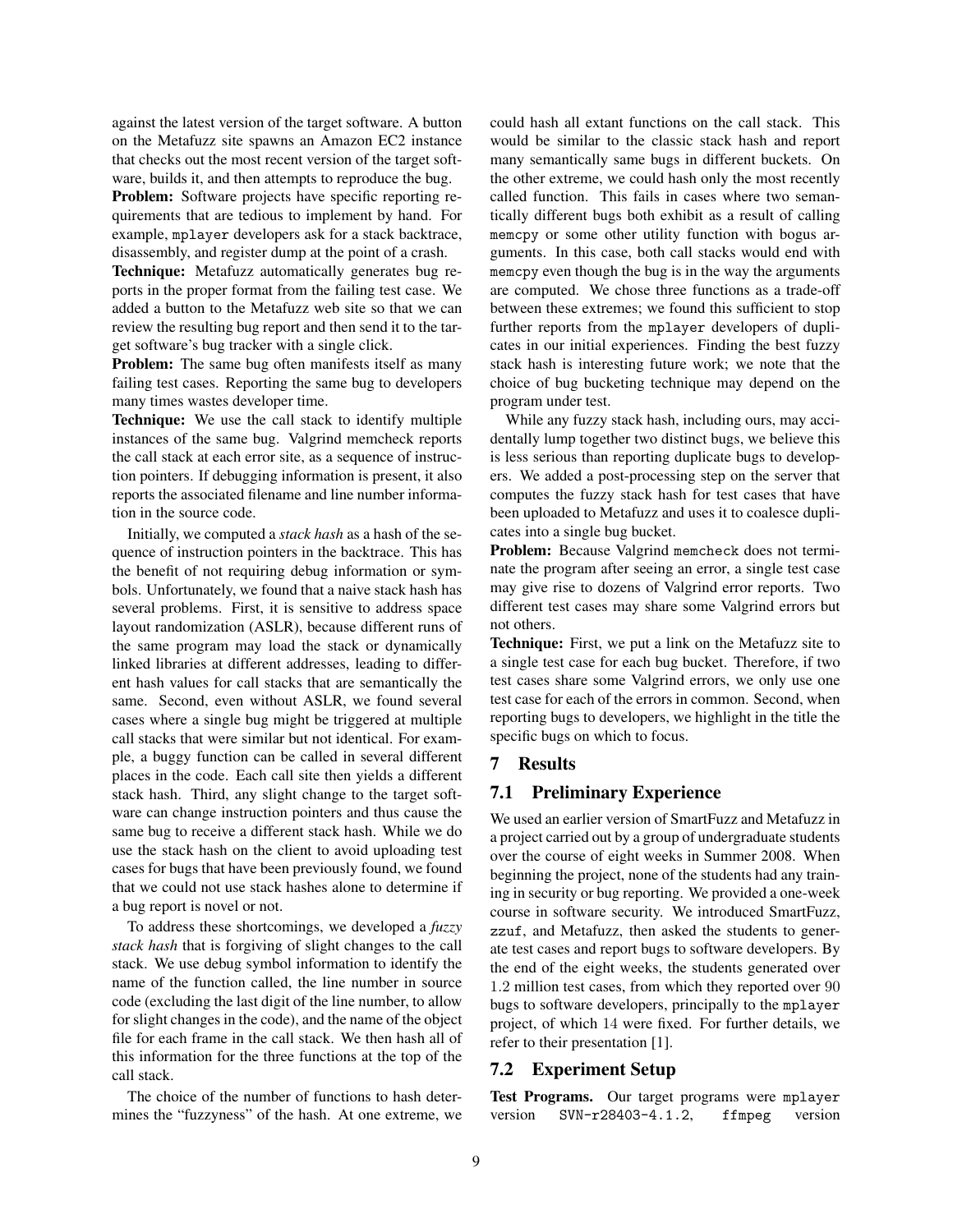|                   | mplayer  | ffmpeg | exiv2    | gzip   | bzip2    | convert  |                   | <b>Oueries</b> | <b>Test Cases</b> | <b>Bugs</b> |
|-------------------|----------|--------|----------|--------|----------|----------|-------------------|----------------|-------------------|-------------|
| Coverage          | 2599     | 14535  | 1629     | 5906   | 12606    | 388      | Coverage          | 588068         | 31121             | 19          |
| ConversionNot32   |          | 3787   | $\Omega$ | 0      | 0        | $\Omega$ | ConversionNot32   | 4586           |                   |             |
| Conversion32to8   |          | 26     | 740      | $\sim$ | 10       | 116      | Conversion32to8   | 1915           | 1377              |             |
| Conversion32to16  |          | 16004  | $\Omega$ | O      | $\Omega$ |          | Conversion32to16  | 16073          | 67                |             |
| Conversion16Sto32 |          | 121    | 0        |        | 0        |          | Conversion16Sto32 | 206            |                   |             |
| SignedOverflow    | 1544     | 37803  | 5941     | 24825  | 9109     | 49       | SignedOverflow    | 167110         |                   |             |
| SignedUnderflow   |          | 4003   | 48       | 1647   | 2840     | $\Omega$ | SignedUnderflow   | 20198          | 21                |             |
| UnsignedOverflow  | 1544     | 36945  | 4957     | 24825  | 9104     | 35       | UnsignedOverflow  | 164155         | 9280              |             |
| UnsignedUnderflow | $\Omega$ | 0      | 0        | 0      | $\Omega$ | $\Omega$ | MallocArg         | 30             |                   |             |
| MallocArg         |          | 24     | $\Omega$ | 0      | $\Omega$ | $\Omega$ | SignedUnsigned    | 125509         | 6949              |             |
| SignedUnsigned    | 2568     | 21064  | 799      | 7883   | 17065    | 49       |                   |                |                   |             |

Figure 5: The number of each type of query for each test program after a single 24-hour run.

Figure 6: The number of bugs found, by query type, over all test runs. The fourth column shows the number of distinct bugs found from test cases produced by the given type of query, as classified using our fuzzy stack hash.

SVN-r16903, exiv2 version SVN-r1735, gzip version 1.3.12, bzip2 version 1.0.5, and ImageMagick convert version  $6.4.8 - 10$ , which are all widely used media and compression programs. Table 4 shows information on the size of each test program. Our test programs are large, both in terms of source lines of code and trace lengths. The percentage of the trace that is symbolic, however, is small.

Test Platform. Our experiments were run on the Amazon Elastic Compute Cloud (EC2), employing a "small" and a "large" instance image with SmartFuzz, zzuf, and all our test programs pre-installed. At this writing, an EC2 small instance has 1.7 GB of RAM and a singlecore virtual CPU with performance roughly equivalent to a 1GHz 2007 Intel Xeon. An EC2 large instance has 7 GB of RAM and a dual-core virtual CPU, with each core having performance roughly equivalent to a 1 GHz Xeon.

We ran all mplayer runs and ffmpeg runs on EC2 large instances, and we ran all other test runs with EC2 small instances. We spot-checked each run to ensure that instances successfully held all working data in memory during symbolic execution and triage without swapping to disk, which would incur a significant performance penalty. For each target program we ran Smart-Fuzz and zzuf with three seed files, for 24 hours per program per seed file. Our experiments took 288 large machine-hours and 576 small machine-hours, which at current EC2 prices of \$0.10 per hour for small instances and \$0.40 per hour for large instances cost \$172.80.

Query Types. SmartFuzz queries our solver with the following types of queries: Coverage, ConversionNot32, Conversion32to8, Conversion32to16, SignedOverflow, UnsignedOverflow, SignedUnderflow, UnsignedUnderflow, MallocArg, and SignedUnsigned. Coverage queries

refer to queries created as part of the generational search by flipping path conditions. The others are *bug-seeking queries* that attempt to synthesize inputs leading to specific kinds of bugs. Here MallocArg refers to a set of bug-seeking queries that attempt to force inputs to known memory allocation functions to be negative, yielding an implicit conversion to a large unsigned integer, or force the input to be small.

Experience Reporting to Developers. Our original strategy was to report all distinct bugs to developers and let them judge which ones to fix. The mplayer developers gave us feedback on this strategy. They wanted to focus on fixing the most serious bugs, so they preferred seeing reports only for out-of-bounds writes and double free errors. In contrast, they were not as interested in out-of-bound reads, even if the resulting read caused a segmentation fault. This helped us prioritize bugs for reporting.

## 7.3 Bug Statistics

Integer Bug-Seeking Queries Yield Bugs. Figure 6 reports the number of each type of query to the constraint solver over all test runs. For each type of query, we report the number of test files generated and the number of distinct bugs, as measured by our fuzzy stack hash. Some bugs may be revealed by multiple different kinds of queries, so there may be overlap between the bug counts in two different rows of Figure 6.

The table shows that our dynamic test generation methods for integer bugs succeed in finding bugs in our test programs. Furthermore, the queries for signed/unsigned bugs found the most distinct bugs out of all bug-seeking queries. This shows that our novel method for detecting signed/unsigned bugs (Section 5) is effective at finding bugs.

SmartFuzz Finds More Bugs Than zzuf, on mplayer. For mplayer, SmartFuzz generated 10,661 test cases over all test runs, while zzuf generated 11,297 test cases; SmartFuzz found 22 bugs while zzuf found 13. Therefore, in terms of number of bugs, SmartFuzz outperformed zzuf for testing mplayer. Another surprising result here is that SmartFuzz generated nearly as many test cases as zzuf, despite the additional overhead for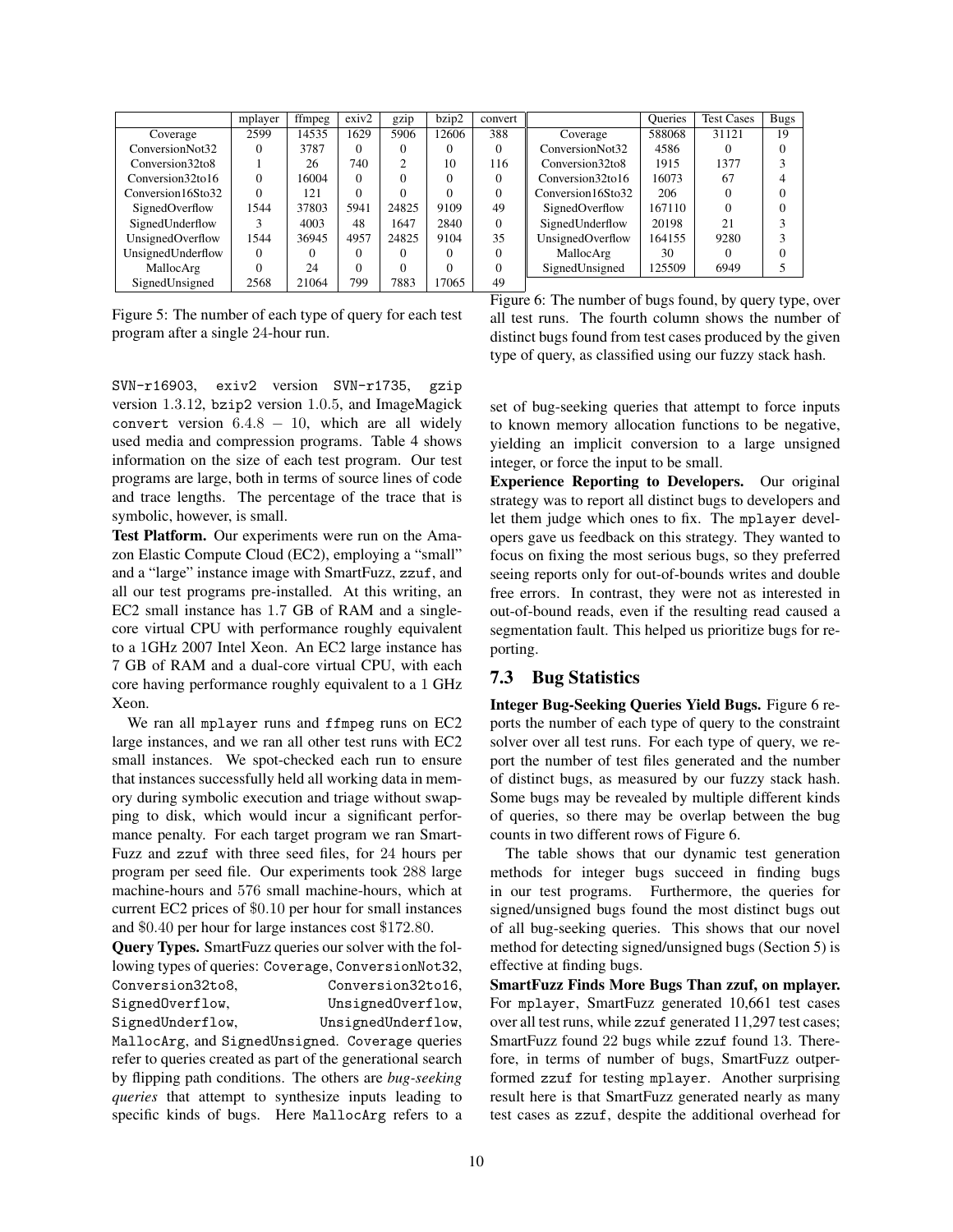|                    | <b>SLOC</b> | seedfile type and size | <b>Branches</b> | x86 instrs | <b>IRStmts</b> | asserts | queries |
|--------------------|-------------|------------------------|-----------------|------------|----------------|---------|---------|
| mplayer            | 723468      | MP3 (159000 bytes)     | 20647045        | 159500373  | 810829992      | 1960    | 36      |
| ffmpeg             | 304990      | AVI (980002 bytes)     | 4147710         | 19539096   | 115036155      | 4778690 | 462346  |
| exiv2              | 57080       | JPG(22844 bytes)       | 809806          | 6185985    | 32460806       | 81450   | 1006    |
| gzip               | 140036      | TAR.GZ $(14763$ bytes) | 24782           | 161118     | 880386         | 95960   | 13309   |
| bzip               | 26095       | TAR.BZ2 (618620 bytes) | 107396936       | 746219573  | 4185066021     | 1787053 | 314914  |
| <b>ImageMagick</b> | 300896      | PNG (25385 bytes)      | 98993374        | 478474232  | 2802603384     | 583     | 81      |

Figure 4: The size of our test programs. We report the source lines of code for each test program and the size of one of our seed files, as measured by David A. Wheeler's sloccount. Then we run the test program on that seed file and report the total number of branches, x86 instructions, Valgrind IR statements, STP assert statements, and STP query statements for that run. We ran symbolic execution for a maximum of 12 hours, which was sufficient for all programs except mplayer, which terminated during symbolic execution.

symbolic execution and constraint solving. This shows the effect of the generational search and the choice of memory model; we leverage a single expensive symbolic execution and fast solver queries to generate many test cases. At the same time, we note that zzuf found a serious InvalidWrite bug, while SmartFuzz did not.

A previous version of our infrastructure had problems with test cases that caused the target program to run forever, causing the search to stall. Therefore, we introduced a timeout, so that after 300 CPU seconds, the target program is killed. We manually examined the output of memcheck from all killed programs to determine whether such test cases represent errors. For gzip we discovered that SmartFuzz created six such test cases, which account for the two out-of-bounds read (InvalidRead) errors we report; zzuf did not find any hanging test cases for gzip. We found no other hanging test cases in our other test runs.

Different Bugs Found by SmartFuzz and zzuf. We ran the same target programs with the same seed files using zzuf. Figure 7 shows bugs found by each type of fuzzer. With respect to each tool, SmartFuzz found 37 total distinct bugs and zzuf found 59 distinct bugs. We found some overlap between bugs as well: 19 bugs were found by both fuzz testing tools, for a total of 77 distinct bugs. This shows that while there is overlap between the two tools, SmartFuzz finds bugs that zzuf does not and vice versa. Therefore, it makes sense to try both tools when testing software.

Note that we did not find any bugs for bzip2 with either fuzzer, so neither tool was effective on this program. This shows that fuzzing is not always effective at finding bugs, especially with a program that has already seen attention for security vulnerabilities. We also note that SmartFuzz found InvalidRead errors in gzip while zzuf found no bugs in this program. Therefore gzip is a case where SmartFuzz's directed testing is able to trigger a bug, but purely random testing is not.

Block Coverage. We measured the number of basic blocks in the program visited by the execution of the seed file, then measured how many new basic blocks were visited during the test run. We discovered zzuf added a higher percentage of new blocks than Smart-Fuzz in 13 of the test runs, while SmartFuzz added a higher percentage of new blocks in 4 of the test runs (the SmartFuzz convert-2 test run terminated prematurely.) Table 8 shows the initial basic blocks, the number of blocks added, and the percentage added for each fuzzer. We see that the effectiveness of SmartFuzz varies by program; for convert it is particularly effective, finding many more new basic blocks than zzuf.

Contrasting SmartFuzz and zzuf Performance. Despite the limitations of random testing, the blackbox fuzz testing tool zzuf found bugs in four out of our six test programs. In three of our test programs, zzuf found more bugs than SmartFuzz. Furthermore, zzuf found the most serious InvalidWrite errors, while SmartFuzz did not. These results seem surprising, because Smart-Fuzz exercises directed testing based on program behavior while zzuf is a purely blackbox tool. We would expect that SmartFuzz should find all the bugs found by zzuf, given an unbounded amount of time to run both test generation methods.

In practice, however, the time which we run the methods is limited, and so the question is which bugs are discovered first by each method. We have identified possible reasons for this behavior, based on examining the test cases and Valgrind errors generated by both tools<sup>4</sup>. We now list and briefly explain these reasons.

*Header parsing errors.* The errors we observed are often in code that parses the header of a file format. For example, we noticed bugs in functions of mplayer that parse MP3 headers. These errors can be triggered by simply placing "wrong" values in data fields of header files. As a result, these errors do not require complicated and unlikely predicates to be true before reaching buggy code, and so the errors can be reached without needing the full power of dynamic test generation. Similarly, code cov-

<sup>4</sup>We have placed representative test cases from each method at http://www.metafuzz.com/example-testcases.tgz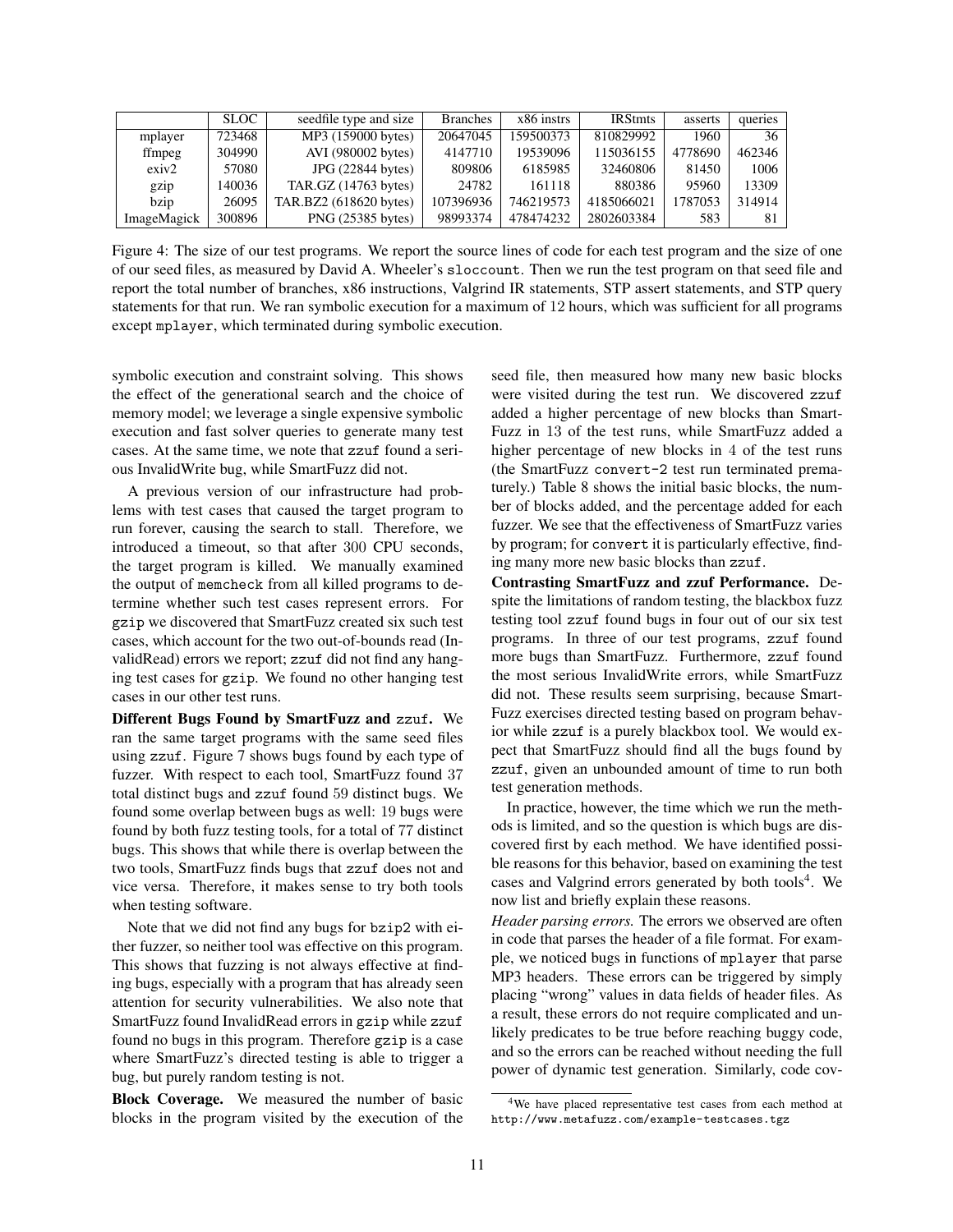|                        |        | mplayer |   | ffmpeg        |        | exiv2  | gzip   |          |        | convert |
|------------------------|--------|---------|---|---------------|--------|--------|--------|----------|--------|---------|
| SyscallParam           | 4      |         |   |               |        |        |        | $_{0}$   |        |         |
| <b>UninitCondition</b> | 13     |         |   |               |        |        |        | $_{0}$   |        |         |
| <b>UninitValue</b>     |        |         |   |               |        |        |        | $\theta$ |        |         |
| Overlap                |        |         |   |               |        |        |        | $\theta$ |        |         |
| Leak_DefinitelyLost    | ◠      | ◠       |   |               |        |        |        | 0        |        |         |
| Leak_PossiblyLost      | ◠      |         |   |               |        |        |        | 0        |        |         |
| InvalidRead            |        |         |   |               |        | h      |        | 0        |        |         |
| InvalidWrite           |        |         |   |               |        |        |        | 0        |        |         |
| Total                  | 22     | 13      | 5 | 28            |        |        | ◠      | 0        | 4      |         |
| Cost per bug           | \$1.30 | \$2.16  |   | \$5.76 \$1.03 | \$1.80 | \$1.03 | \$3.60 | NA       | \$1.20 | \$0.65  |

Figure 7: The number of bugs, after fuzzy stack hashing, found by SmartFuzz (the number on the left in each column) and zzuf (the number on the right). We also report the cost per bug, assuming \$0.10 per small compute-hour, \$0.40 per large compute-hour, and 3 runs of 24 hours each per target for each tool.

erage may be affected by the style of program used for testing.

*Difference in number of bytes changed.* The two different methods change a vastly different number of bytes from the original seed file to create each new test case. SmartFuzz changes exactly those bytes that must change to force program execution down a single new path or to violate a single property. Below we show that in our programs there are only a small number of constraints on the input to solve, so a SmartFuzz test case differs from its seed file by only a small number of bytes. In contrast, zzuf changes a fixed fraction of the input bytes to random other bytes; in our experiments, we left this at the default value of 0.004.

The large number of changes in a single fuzzed test case means that for header parsing or other code that looks at small chunks of the file independently, a single zzuf test case will exercise many different code paths with fuzzed chunks of the input file. Each path which originates from parsing a fuzzed chunk of the input file is a potential bug. Furthermore, because Valgrind memcheck does not necessarily terminate the program's execution when a memory safety error occurs, one such file may yield multiple bugs and corresponding bug buckets.

In contrast, the SmartFuzz test cases usually change only one chunk and so explore only one "fuzzed" path through such code. Our code coverage metric, unfortunately, is not precise enough to capture this difference because we measured block coverage instead of path coverage. This means once a set of code blocks has been covered, a testing method receives no further credit for additional paths through those same code blocks.

*Small number of generations reached by SmartFuzz.* Our 24 hour experiments with SmartFuzz tended to reach a small number of generations. While previous work on whitebox fuzz testing shows that most bugs are found in the early generations [14], this feeds into the previous issue because the number of differences between the fuzzed file and the original file is proportional to the generation number of the file. We are exploring longerrunning SmartFuzz experiments of a week or more to address this issue.

*Loop behavior in SmartFuzz.* Finally, SmartFuzz deals with loops by looking at the unrolled loop in the dynamic program trace, then attempting to generate test cases for each symbolic if statement in the unrolled loop. This strategy is not likely to create new test cases that cause the loop to execute for vastly more iterations than seen in the trace. By contrast, the zzuf case may get lucky by assigning a random and large value to a byte sequence in the file that controls the loop behavior. On the other hand, when we looked at the gzip bug found by Smart-Fuzz and not by zzuf, we discovered that it appears to be due to an infinite loop in the inflate dynamic routine of gzip.

# 7.4 SmartFuzz Statistics

Integer Bug Queries Vary By Program. Table 5 shows the number of solver queries of each type for one of our 24-hour test runs. We see that the type of queries varies from one program to another. We also see that for bzip2 and mplayer, queries generated by type inference for signed/unsigned errors account for a large fraction of all queries to the constraint solver. This results from our choice to eagerly generate new test cases early in the program; because there are many potential integer bugs in these two programs, our symbolic traces have many integer bug-seeking queries. Our design choice of using an independent tool such as memcheck to filter the resulting test cases means we can tolerate such a large number of queries because they require little human oversight.

Time Spent In Each Task Varies By Program. Figure 9 shows the percentage of time spent in symbolic execution, coverage, triage, and recording for each run of our experiment. We also report an "Other" category, which includes the time spent in the constraint solver. This shows us where we can obtain gains through further optimization. The amount of time spent in each task depends greatly on the seed file, as well as on the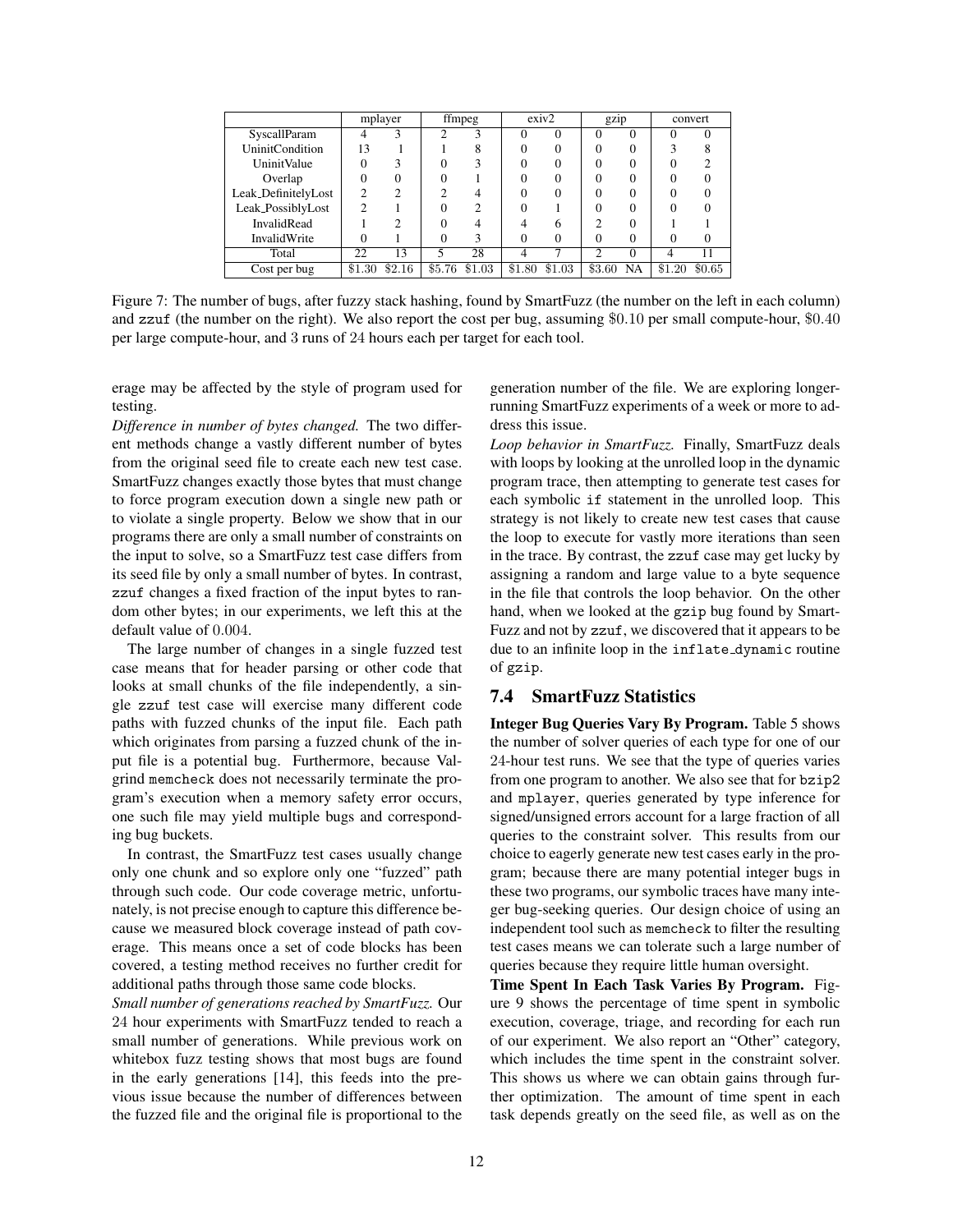|            | Initial basic blocks |       | Blocks added by tests |       | Ratio of prior two columns |        |
|------------|----------------------|-------|-----------------------|-------|----------------------------|--------|
| Test run   | <b>SmartFuzz</b>     | zzuf  | <b>SmartFuzz</b>      | zzuf  | <b>SmartFuzz</b>           | zzuf   |
| mplayer-1  | 7819                 | 7823  | 5509                  | 326   | 70%                        | 4%     |
| mplayer-2  | 11375                | 11376 | 908                   | 1395  | 7%                         | 12%    |
| mplayer-3  | 11093                | 11096 | 102                   | 2472  | 0.9%                       | 22%    |
| $ffmpeg-1$ | 6470                 | 6470  | 592                   | 20036 | 9.14%                      | 310%   |
| $ffmpeg-2$ | 6427                 | 6427  | 677                   | 2210  | 10.53%                     | 34.3%  |
| $ffmpeg-3$ | 6112                 | 611   | 97                    | 538   | 1.58%                      | 8.8%   |
| convert-1  | 8028                 | 8246  | 2187                  | 20    | 27%                        | 0.24%  |
| convert-2  | 8040                 | 8258  | 2392                  | 6     | 29%                        | 0.073% |
| convert-3  | NA                   | 10715 | NA                    | 1846  | NA                         | 17.2%  |
| $exiv2-1$  | 9819                 | 9816  | 2934                  | 3560  | 29.9%                      | 36.3%  |
| $exiv2-2$  | 9811                 | 9807  | 2783                  | 3345  | 28.3%                      | 34.1%  |
| $exiv2-3$  | 9814                 | 9810  | 2816                  | 3561  | 28.7%                      | 36.3%  |
| gzip-1     | 2088                 | 2088  | 252                   | 334   | 12%                        | 16%    |
| $gzip-2$   | 2169                 | 2169  | 259                   | 275   | 11.9%                      | 12.7%  |
| gzip-3     | 2124                 | 2124  | 266                   | 316   | 12%                        | 15%    |
| $bzip2-1$  | 2779                 | 2778  | 123                   | 209   | 4.4%                       | 7.5%   |
| $bzip2-2$  | 2777                 | 2778  | 125                   | 237   | 4.5%                       | 8.5%   |
| $bzip2-3$  | 2823                 | 2822  | 115                   | 114   | 4.1%                       | 4.0%   |

Figure 8: Coverage metrics: the initial number of basic blocks, before testing; the number of blocks added during testing; and the percentage of blocks added.

|            | Total              | SymExec  | Coverage | Triage | Record | Other   |
|------------|--------------------|----------|----------|--------|--------|---------|
| gzip-1     | 206522s            | 0.1%     | 0.06%    | 0.70%  | 17.6%  | 81.6%   |
| $gzip-2$   | 208999s            | 0.81%    | 0.005%   | 0.70%  | 17.59% | 80.89%  |
| $gzip-3$   | 209128s            | 1.09%    | 0.0024%  | 0.68%  | 17.8%  | 80.4%   |
| $bzip2-1$  | 208977s            | $0.28\%$ | 0.335%   | 1.47%  | 14.0%  | 83.915% |
| $bzip2-2$  | 208849s            | 0.185%   | 0.283%   | 1.25%  | 14.0%  | 84.32%  |
| $bzip2-3$  | 162825s            | 25.55%   | 0.78%    | 31.09% | 3.09%  | 39.5%   |
| mplayer-1  | 131465s            | 14.2%    | 5.6%     | 22.95% | 4.7%   | 52.57%  |
| mplayer-2  | 131524s            | 15.65%   | 5.53%    | 22.95% | 25.20% | 30.66%  |
| mplayer-3  | 49974 <sub>s</sub> | 77.31%   | 0.558%   | 1.467% | 10.96% | 9.7%    |
| $ffmpeg-1$ | 73981s             | 2.565%   | 0.579%   | 4.67%  | 70.29% | 21.89%  |
| $ffmpeg-2$ | 131600s            | 36.138%  | 1.729%   | 9.75%  | 11.56% | 40.8%   |
| $ffmpeg-3$ | 24255s             | 96.31%   | 0.1278%  | 0.833% | 0.878% | 1.8429% |
| convert-1  | 14917s             | 70.17%   | 2.36%    | 24.13% | 2.43%  | 0.91%   |
| convert-2  | 97519s             | 66.91%   | 1.89%    | 28.14% | 2.18%  | 0.89%   |
| $exiv2-1$  | 49541 <sub>s</sub> | $3.62\%$ | 10.62%   | 71.29% | 9.18%  | 5.28%   |
| $exiv2-2$  | 69415s             | 3.85%    | 12.25%   | 65.64% | 12.48% | 5.78%   |
| $exiv2-3$  | 154334s            | 1.15%    | 1.41%    | 3.50%  | 8.12%  | 85.81%  |

Figure 9: The percentage of time spent in each of the phases of SmartFuzz. The second column reports the total wall-clock time, in seconds, for the run; the remaining columns are a percentage of this total. The "other" column includes the time spent solving STP queries.

target program. For example, the first run of mplayer, which used a mp3 seedfile, spent 98.57% of total time in symbolic execution, and only 0.33% in coverage, and 0.72% in triage. In contrast, the second run of mplayer, which used a mp4 seedfile, spent only 14.77% of time in symbolic execution, but 10.23% of time in coverage, and 40.82% in triage. We see that the speed of symbolic execution and of triage is the major bottleneck for several of our test runs, however. This shows that future work should focus on improving these two areas.

### 7.5 Solver Statistics

Related Constraint Optimization Varies By Program. We measured the size of all queries to the constraint solver, both before and after applying the related constraint optimization described in Section 4. Figure 10 shows the average size for queries from each test program, taken over all queries in all test runs with that program. We see that while the optimization is effective in all cases, its average effectiveness varies greatly from one test program to another. This shows that different programs vary greatly in how many input bytes influence each query.

The Majority of Queries Are Fast. Figure 10 shows the empirical cumulative distribution function of STP solver times over all our test runs. For about 70% of the test cases, the solver takes at most one second. The maximum solver time was about 10.89 seconds. These results reflect our choice of memory model and the effectiveness of the related constraint optimization. Because of these, the queries to the solver consist only of operations over bitvectors (with no array constraints), and most of the sets of constraints sent to the solver are small, yielding fast solver performance.

#### 8 Conclusion

We described new methods for finding integer bugs in dynamic test generation, and we implemented these methods in SmartFuzz, a new dynamic test generation tool. We then reported on our experiences building the web site metafuzz.com and using it to manage test case generation at scale. In particular, we found that Smart-Fuzz finds bugs not found by zzuf and vice versa, showing that a comprehensive testing strategy should use both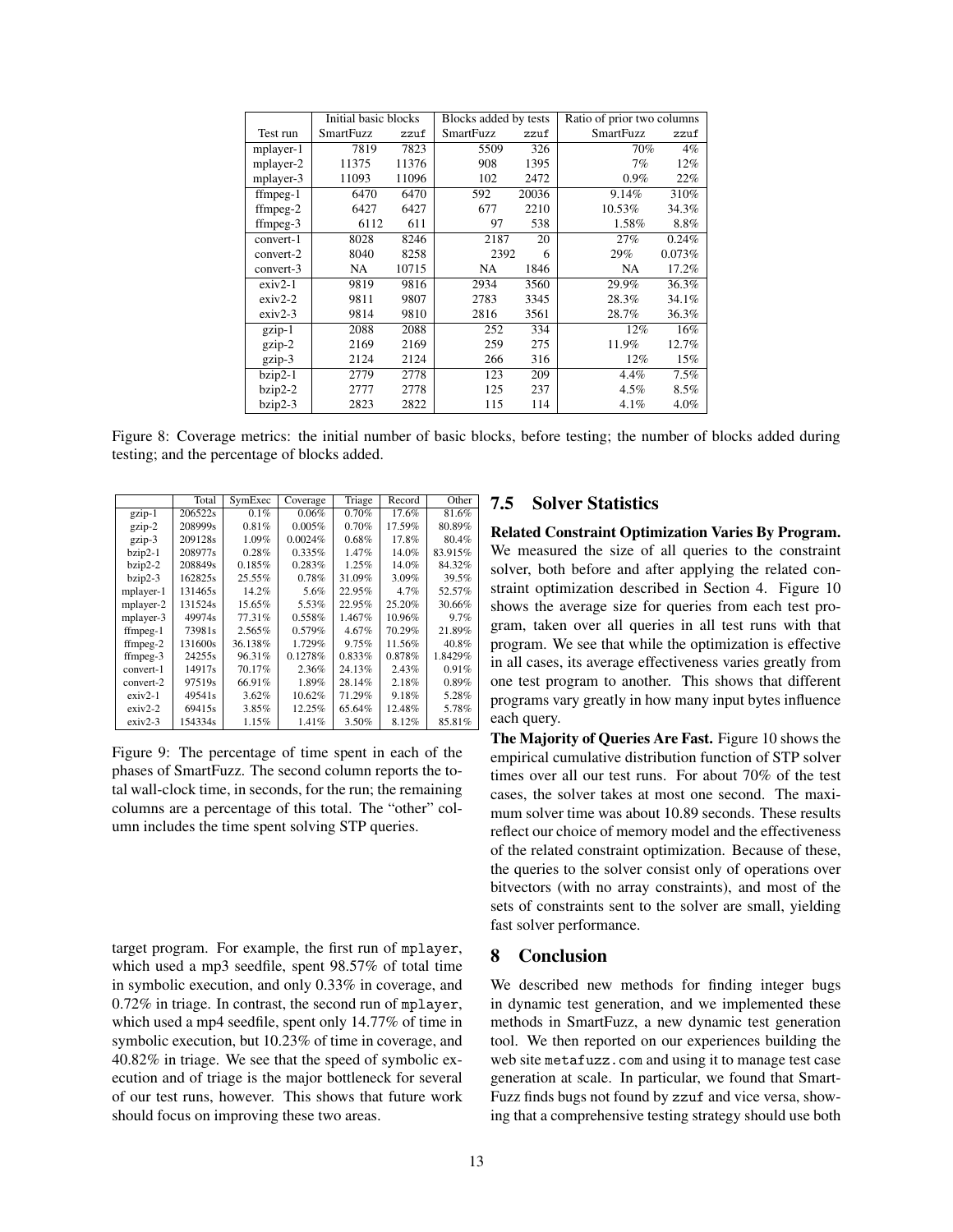|                                                                    | average before                             | average after     | ratio (before/after) |  |  |  |  |  |
|--------------------------------------------------------------------|--------------------------------------------|-------------------|----------------------|--|--|--|--|--|
| mplayer                                                            | 292524                                     | 33092             | 8.84                 |  |  |  |  |  |
| ffmpeg                                                             | 350846                                     | 83086             | 4.22                 |  |  |  |  |  |
| exiv2                                                              | 81807                                      | 10696             | 7.65                 |  |  |  |  |  |
| gzip                                                               | 348027                                     | 199336            | 1.75                 |  |  |  |  |  |
| bzip2                                                              | 278980                                     | 162159            | 1.72                 |  |  |  |  |  |
| convert                                                            | 2119                                       | 1057              | 2.00                 |  |  |  |  |  |
| 12<br>10<br>8<br>solver time (second)<br>4<br>$\overline{z}$<br>Ű. |                                            |                   |                      |  |  |  |  |  |
| 0.00%                                                              | 40.00%<br>60.00%<br>20.00%<br>% of queries | 80,00%<br>100,00% | 120.00               |  |  |  |  |  |

Figure 10: On the left, average query size before and after related constraint optimization for each test program. On the right, an empirical CDF of solver times.

white-box and black-box test generation tools.

Furthermore, we showed that our methods can find integer bugs without the false positives inherent to static analysis or runtime checking approaches, and we showed that our methods scale to commodity Linux media playing software. The Metafuzz web site is live, and we have released our code to allow others to use our work.

#### 9 Acknowledgments

We thank Cristian Cadar, Daniel Dunbar, Dawson Engler, Patrice Godefoid, Michael Levin, and Paul Twohey for discussions about their respective systems and dynamic test generation. We thank Paul Twohey for helpful tips on the engineering of test machines. We thank Chris Karlof for reading a draft of our paper on short notice. We thank the SUPERB TRUST 2008 team for their work with Metafuzz and SmartFuzz during Summer 2008. We thank Li-Wen Hsu and Alex Fabrikant for their help with the metafuzz.com web site, and Sushant Shankar, Shiuan-Tzuo Shen, and Mark Winterrowd for their comments. We thank Erinn Clark, Charlie Miller, Prateek Saxena, Dawn Song, the Berkeley BitBlaze group, and the anonymous Oakland referees for feedback on earlier drafts of this work. This work was generously supported by funding from DARPA and by NSF grants CCF-0430585 and CCF-0424422.

#### References

[1] ASLANI, M., CHUNG, N., DOHERTY, J., STOCKMAN, N., AND QUACH, W. Comparison of blackbox and whitebox fuzzers in finding software bugs, November 2008. TRUST Retreat Presentation.

- [2] BLEXIM. Basic integer overflows. *Phrack 0x0b* (2002).
- [3] BLEXIM. Basic integer overflows. *Phrack 0x0b*, 0x3c (2002). http://www.phrack.org/ archives/60/p60-0x0a.txt.
- [4] BRUMLEY, D., CHIEH, T., JOHNSON, R., LIN, H., AND SONG, D. RICH : Automatically protecting against integer-based vulnerabilities. In *NDSS (Symp. on Network and Distributed System Security)* (2007).
- [5] BRUMLEY, D., NEWSOME, J., SONG, D., WANG, H., AND JHA, S. Towards automatic generation of vulnerability-based signatures. In *Proceedings of the 2006 IEEE Symposium on Security and Privacy* (2006).
- [6] CADAR, C., DUNBAR, D., AND ENGLER, D. Klee: Unassisted and automatic generation of highcoverage tests for complex systems programs. In *Proceedings of OSDI 2008* (2008).
- [7] CADAR, C., AND ENGLER, D. EGT: Execution generated testing. In *SPIN* (2005).
- [8] CADAR, C., GANESH, V., PAWLOWSKI, P. M., DILL, D. L., AND ENGLER, D. R. EXE: Automatically Generating Inputs of Death. In *ACM CCS* (2006).
- [9] CHEN, K., AND WAGNER, D. Large-scale analysis of format string vulnerabilities in debian linux. In *PLAS - Programming Languages and Analysis for Security* (2007). http://www.cs.berkeley. edu/~daw/papers/fmtstr-plas07.pdf.
- [10] CORPORATION, M. Vulnerability Type Distributions in CVE, May 2007. http://cve.mitre. org/docs/vuln-trends/index.html.
- [11] DEMOTT, J. The evolving art of fuzzing. In *DEF CON 14* (2006). http://www.appliedsec.com/ files/The\_Evolving\_Art\_of\_Fuzzing.odp.
- [12] GANESH, V., AND DILL, D. STP: A decision procedure for bitvectors and arrays. CAV 2007, 2007. http://theory.stanford.edu/ ~vganesh/stp.html.
- [13] GODEFROID, P., KLARLUND, N., AND SEN, K. DART: Directed Automated Random Testing. In *Proceedings of PLDI'2005 (ACM SIGPLAN 2005 Conference on Programming Language Design and Implementation)* (Chicago, June 2005), pp. 213– 223.